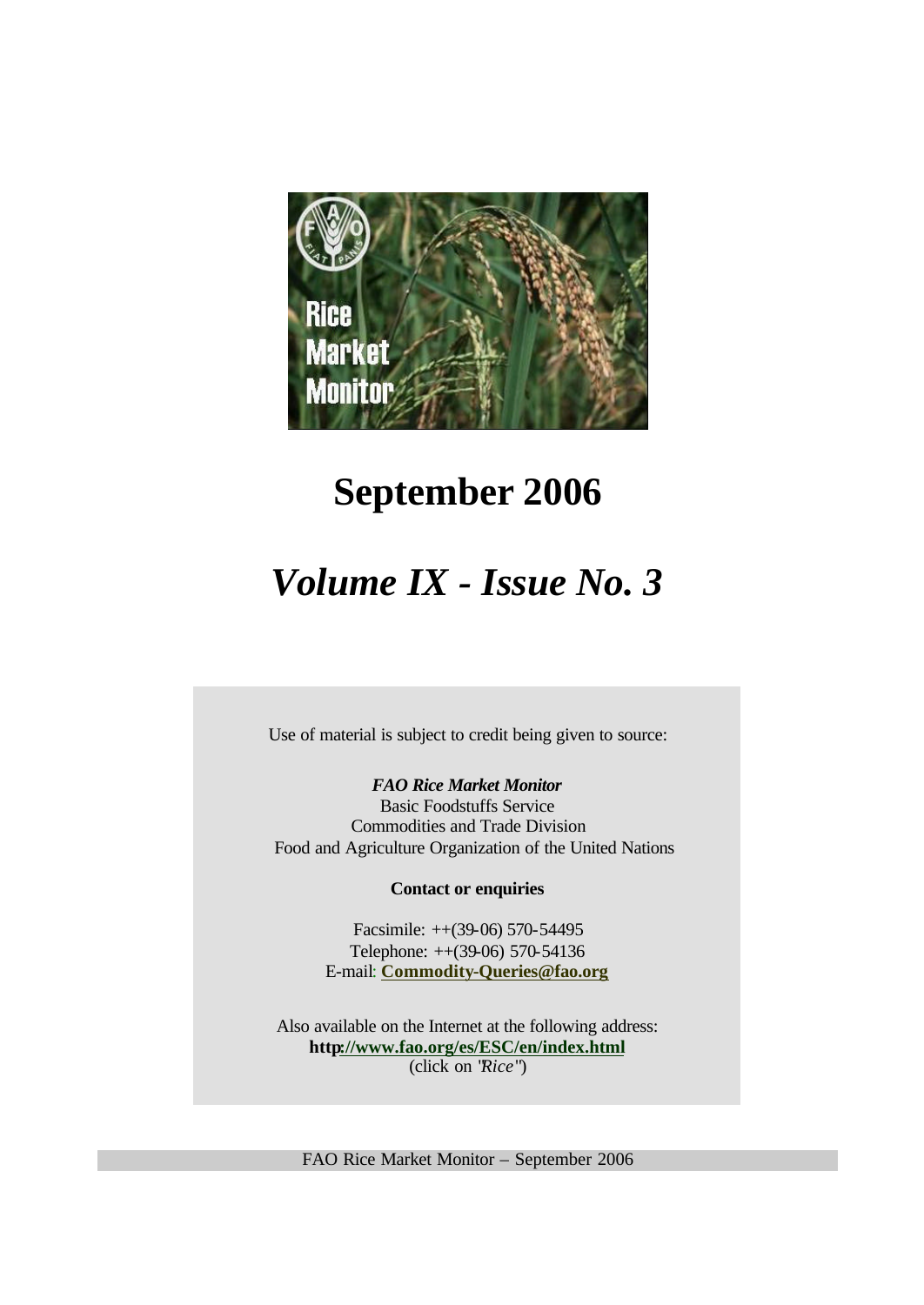#### **ROUND-UP**

- FAO's forecast for **global paddy production** in 2006 has been downgraded by 2 million tonnes from last report and now stands at 635 million tonnes, marginally above the 2005's level. Much of the downward revision reflects adverse weather conditions, which have led to much less buoyant crop prospects in Bangladesh, China and Nepal.
- **Output in Asia** is now expected reach 576 million tonnes in 2006, 5 million tonnes more than last year. Countries where increases are anticipated include Bangladesh, Cambodia, India, Indonesia, the Philippines, SriLanka, Thailand and Vietnam, while output is prospected to fall in China, Japan, the Democratic Republic of Korea, the Republic of Korea, Malaysia, Nepal and Pakistan.
- Normal weather conditions have generally prevailed throughout **Africa**, although less favourable than in 2005. Production in the region is now forecast to reach 21.5 million tonnes, about 0.8 million tonnes more than in 2005. Nigeria is likely to account for much of the increase, but prospect are positive for most countries in western Africa, Madagascar and Egypt. By contrast, production may fall in Kenya and Tanzania.
- In **Central America and the Caribbean**, production in 2006 could rise by 12 percent, despite a looming recurrence of an El Niño episode. In **South America**, the outlook improved for Chile, Ecuador and Peru, but worsened for Brazil and Colombia. Output in the region is now anticipated to fall by 7 percent, with much of the drop imputable to smaller crops in Brazil, Colombia, Peru and Venezuela. In the **rest of the world**, prospects have deteriorated in the United States and the European Union, where production could fall, while this recovered strongly in Australia.
- Although FAO's forecast of **global rice trade in 2006** has been lifted to 28.7 million tonnes, it is still 1.1 million tonnes short of the 2005 record. On the **import side** , the drop would mainly reflect lower shipments to African countries. In Asia, Bangladesh, Japan, the Democratic Republic of Korea and the Philippines may also cut their imports, while larger deliveries are likely to be made to China, the Islamic Republic of Iran, Iraq, the Republic of Korea and Turkey. The temporary suspension of the import ban could also lift rice deliveries to Indonesia. In the other regions, Brazil, the EU and the United States are all seen to purchase more rice this year. Much of the decline in global **export** would be on account of India, but also of Myanmar, Viet Nam, Egypt and the United States, which all faced tight supplies this year, often leading to the imposition of export restrictions.
- **Trade in rice in calendar 2007** may undergo a further contraction of 2.1 percent, to 28.1 million tonnes. However, prospects are still highly tentative, as many countries still have to harvest their 2006 main paddy crops. The anticipated 600 000 tonne slide in **global imports** would mainly originate from contraction of demand by Asian countries, in particular Bangladesh, the Islamic Republic of Iran and the Philippines, while consignments to Africa are foreseen to change little. Larger purchases are likely to be made by the United States and the EU. Much of the decline in **world exports in 2007** is currently foreseen to result from smaller shipments by mainland China, Pakistan, Egypt, the United States and Australia. By contrast, Cambodia, India and Thailand could export more.
- FAO's forecast of **world rice inventories** at the close of the 2006/07 marketing seasons points to a 2 percent increase to 106 million tonnes, confirming a stock rebuilding process globally. China could account for much of the increase despite virtually no gain in production in 2006, as domestic utilization is foreseen to fall. **India and Thailand** may also end their marketing years with larger reserves, while rice carryovers may fall below their opening levels in Bangladesh, Indonesia, Japan and the Republic of Korea.
- The strength that has dominated the rice international market since January persisted over the July to September period, as reflected in the FAO All **Rice Price** Index, which gained one point every month, passing from 108 in June to 111 in September. Price prospects remain buoyant, as export supplies are expected to remain tight in major exporting countries at least until the first quarter next year. Thus, although import demand may weaken in the coming months, when many northern hemisphere countries will have harvested their main crops, international rice prices are likely to remain on the rise, a tendency that a confirmation of a strong El Niño recurrence could further accentuate.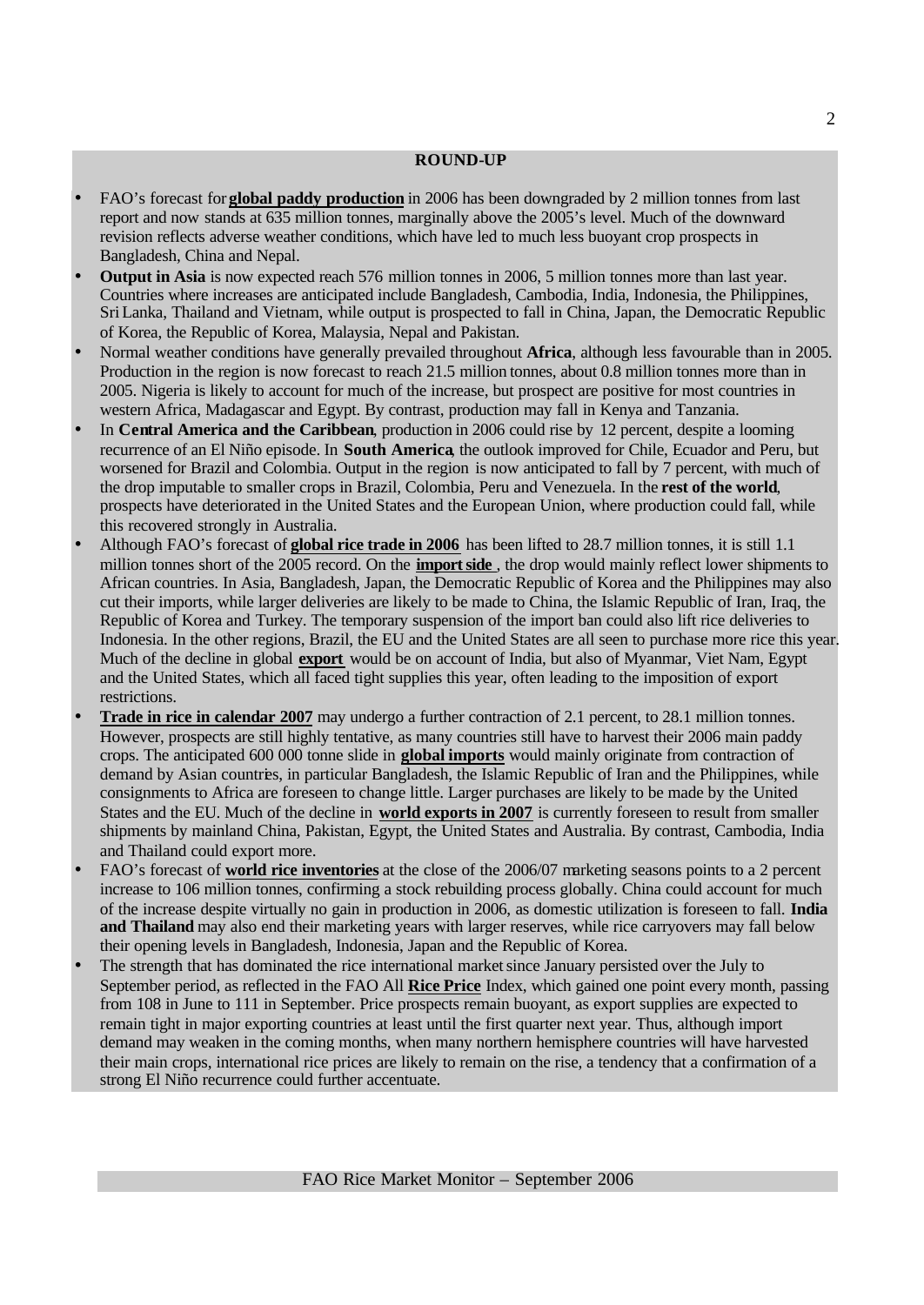# **I. PRODUCTION**

#### **Prospects for global paddy production in 2006 worsen as both drought and floods impair crops**

At this time of the year, all the main 2006 paddy crops have been planted and even harvested along and south of the equatorial line. Paddy grown in the temperate climatic zones in the northern hemisphere is also mostly gathered. As the season is progressing, particular attention should be paid to the rainfall pattern in South Asia, where the monsoon should start receding in September/October. For many countries, those rains constitute the main source of water supplies for growing the second, irrigated, paddy crops that will be sown over the last quarter of the year. Over that period, southern hemisphere countries will also be planting their first 2007 paddy crops. Consequently, a recent warning by various institutions monitoring climatic conditions of a likely strengthening of an El Niño event in the last quarter of 2006 and early 2007 has become a matter for concern. The weather anomaly was already associatedwith drier-than-average conditions in August in Indonesia, Malaysia and most of the Philippines. A number of countries in Central and South America are also linking the event to a precipitation shortfall last month.



Since the arrival of the monsoon around June, several countries, especially in Asia, have suffered from an erratic rainfall pattern, which has given rise to flooding episodes and lingering dry spells. As a result, FAO has downgraded its outlook for global paddy production in 2006 by 2 million tonnes to 635 million tonnes. At this level, the season would end with an increase of only 0.6 percent compared with the 2005 season outcome. Most of the deterioration of the 2006 outlook is imputable to downward revisions in the production forecast of Bangladesh (-1.5 million tonnes), China (-6.0 million tonnes), Japan (-0.1 million tonnes), The Democratic Republic of Korea (-0.4 million tonnes), Nepal

 (-0.6 million tonnes), the United States (-0.5 million tonnes), Colombia (-0.4 million tonnes), Cuba (-0.1 million tonnes). Part of those reductions was compensated by more buoyant prospects in Cambodia (+0.5 million tonnes), India (+5.0 million tonnes), Laos (0.1 million tonnes) Pakistan (+0.3 million tonnes), Sri Lanka (+0.2 million tonnes), Thailand (+0.4 million tonnes), Viet Nam (+0.2 million tonnes), Bolivia (+0.1 million tonnes), Ecuador (+0.1 million tonnes) and Peru (+0.2 million tonnes).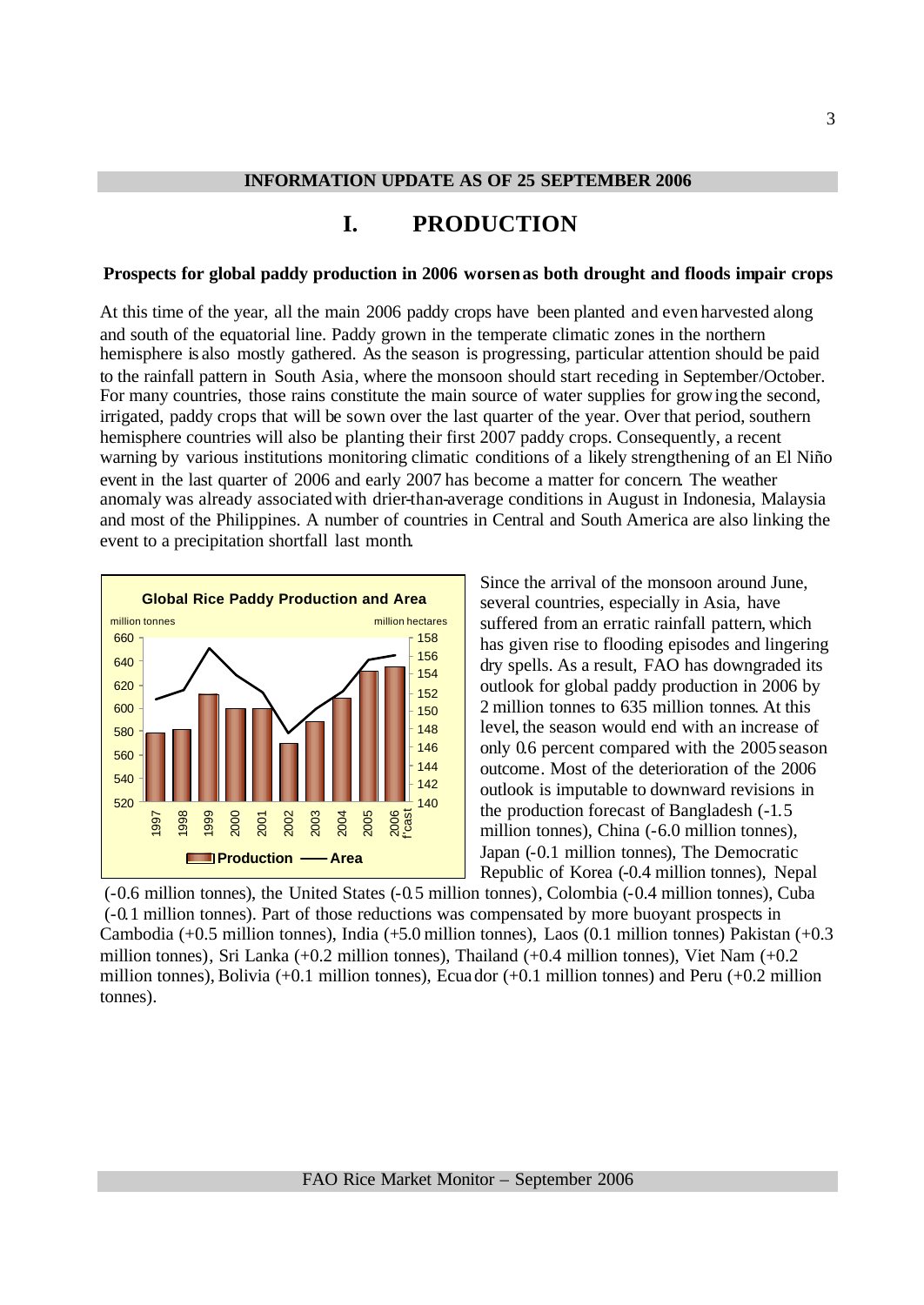#### **A. ASIA**

#### **Much less buoyant outlook for crops in Bangladesh, China and Nepal**

The most critical months of the 2006 paddy season for Asia are now past, as the monsoon rains, which arrived in May/June will soon recede in the entire region. In the region, the weather pattern since June has been mixed, as several countries were affected by floods, a normal feature for the period, but also by abnormally dry conditions. Although these setbacks have led to a deterioration of the previously buoyant production prospects, the region is anticipated to harvest 576 million tonnes, 5 million tonnes more than in 2005. Countries expected to record increases include Bangladesh, Cambodia, India, Indonesia, Myanmar, the Philippines, Sri Lanka, Thailand and Vietnam. By contrast, output is prospected to fall in China, Japan, the Democratic Republic of Korea, the Republic of Korea, Malaysia, Nepal and Pakistan.





Despite reduced rainfall over the critical October-April period, paddy production in **Afghanistan** is officially forecast to reach a record 540 000 tonnes in 2006, which would be 15 percent larger than last year. Indeed, the precipitation shortfall was reported not to have limited the availability of water in irrigation canals. The production gain was mainly favoured by an increased use of fertilizers and improved seeds, which boosted yields.

Following an early arrival of the monsoon, rainfall in July was well below normal levels in **Bangladesh**, especially in the northern regions, where near-drought conditions prevailed While, the exceptional dearth of precipitation is likely to

have negatively influenced plantings of the rainfed Aman crop, the late arrival of the rains in September is expected to bring some relief to standing crops. They could also contribute to a replenishment of water reserves, critical to the last, irrigated, Boro crop, which is planted in December. Reflecting the various setbacks, the FAO forecast of paddy production in 2006 has been lowered from 42.5 million tonnes to 41.0 million tonnes, which would remain 0.7 million tonnes above the level harvested last season.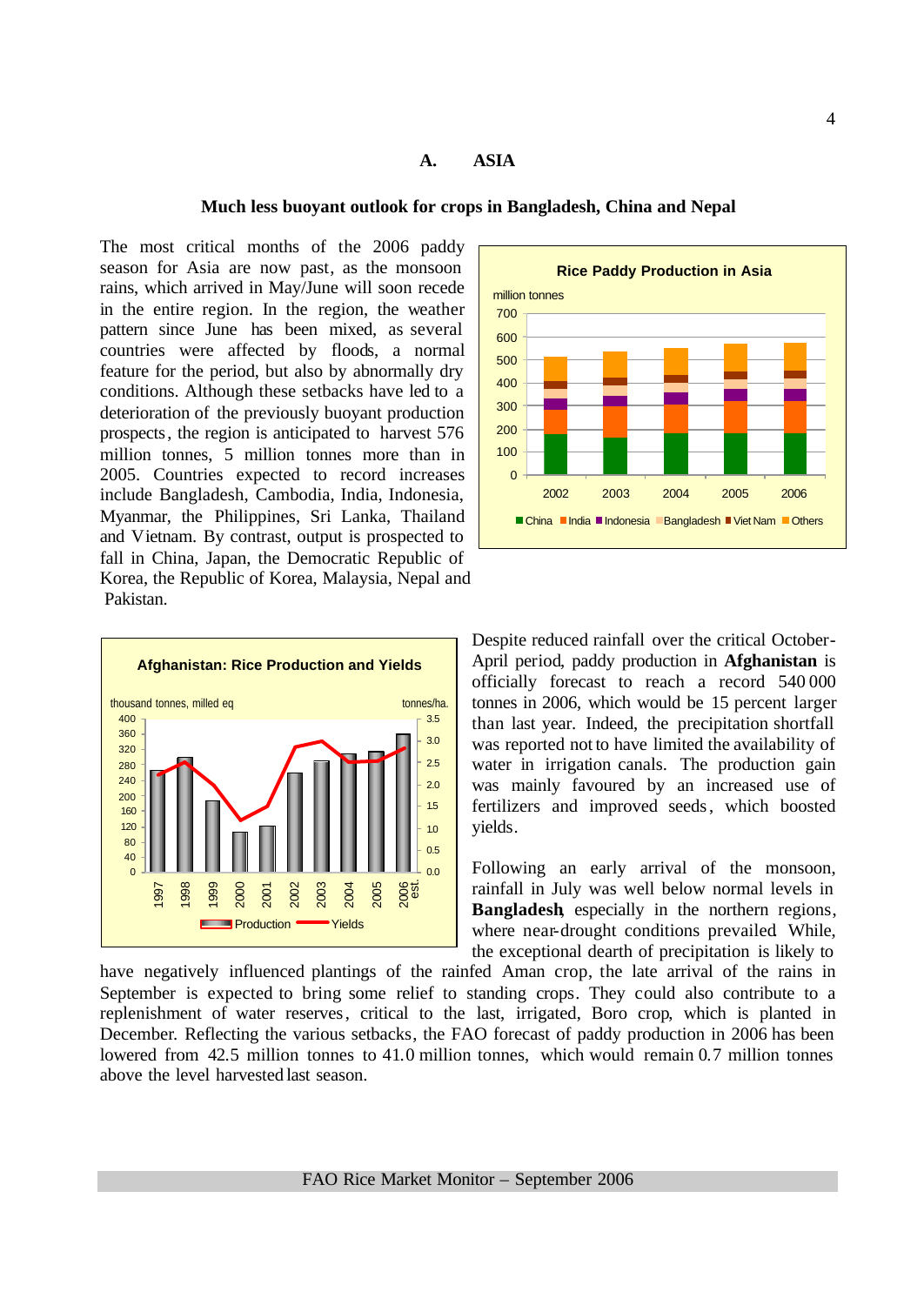In **Cambodia**, the monsoon rains have been pa rticularly abundant since June and during the first half of August, when flooding was reported to have damaged some 7 000 hectares of paddies. At the same time, the rainfall also fostered a sizeable expansion of rice cultivation of the main wet season crop and favoured its development. Accordingly, FAO's production forecast in 2006 has been raised to 6.5 million tonnes, which would represent a 9 percent gain from the already exceptional performance of last year, when the country harvested 6 million tonnes.

In **Mainland China,** the National Grains & Oils Information Centre recently cut its semi-official paddy production forecast from 186 million tonnes to 180.0 million tonnes. This would represent a small contraction from the 2005 production level of 180.6 million tonnes, most of which imputable to the adverse weather conditions which damaged the single rice crop grown in the southern and southeastern provinces. Indeed, those areas have been battered by eight typhoons since May, which culminated in August with "super-typhoon" Saomei the most violent to have hit the country in 50 years. Further losses were caused by a prolonged drought in the south-western region, affecting, in particular, the province of Sichuan.

|                                                                                                              | <b>China (Mainland): Paddy Production by Province</b> |                      |            |                   |            |           |            |         |  |  |  |  |
|--------------------------------------------------------------------------------------------------------------|-------------------------------------------------------|----------------------|------------|-------------------|------------|-----------|------------|---------|--|--|--|--|
|                                                                                                              | Early Crop                                            |                      |            | Intermediate Crop |            | Late Crop |            | Total   |  |  |  |  |
|                                                                                                              | 2005                                                  | 2006                 | 2005       | 2006              | 2005       | 2006      | 2005       | 2006    |  |  |  |  |
|                                                                                                              | 000 tonnes                                            |                      | 000 tonnes |                   | 000 tonnes |           | 000 tonnes |         |  |  |  |  |
| China                                                                                                        | 31,874                                                | 32,000               | 114,104    | 113,000           | 34,614     | 35,000    | 180,592    | 180,000 |  |  |  |  |
| of which:                                                                                                    |                                                       |                      |            |                   |            |           |            |         |  |  |  |  |
| Anhui                                                                                                        | 1,531                                                 | 1,450                | 9,549      | 9,920             | 1,428      | 1,500     | 12,508     | 12,870  |  |  |  |  |
| Guangdong                                                                                                    | 5,380                                                 | 5,560                |            |                   | 5,790      | 5,940     | 11,170     | 11,500  |  |  |  |  |
| Guangxi                                                                                                      | 5,720                                                 | 5,720                | $\cdots$   |                   | 5,284      | 5,280     | 11,691     | 11,800  |  |  |  |  |
| Heilongjiang                                                                                                 |                                                       | $\ddotsc$            | 11,215     | 11,680            | $\cdots$   | $\cdots$  | 11,215     | 11,680  |  |  |  |  |
| Hubei                                                                                                        | 2,069                                                 | 2,020                | 10,754     | 10,320            | 2,530      | 2,580     | 15,353     | 14,920  |  |  |  |  |
| Hunan                                                                                                        | 7,344                                                 | 7,190                | 7,238      | 7,370             | 8,380      | 8,400     | 22,962     | 22,960  |  |  |  |  |
| Jiangsu                                                                                                      |                                                       | $\ddot{\phantom{0}}$ | 17,049     | 16,800            | $\cdots$   | $\cdots$  | 17,067     | 16,820  |  |  |  |  |
| Jiangxi                                                                                                      | 6,660                                                 | 6,760                | 2,665      | 2,610             | 7,347      | 7,280     | 16,672     | 16,650  |  |  |  |  |
| Jilin                                                                                                        | .                                                     | $\ddot{\phantom{0}}$ | 4,733      | 4,680             | $\cdots$   |           | 4,733      | 4,680   |  |  |  |  |
| Sichuan                                                                                                      |                                                       | $\ddot{\phantom{0}}$ | 15,030     | 13,400            |            |           | 15,057     | 13,440  |  |  |  |  |
| Yunnan                                                                                                       | .                                                     | $\ddot{\phantom{0}}$ | 6,023      | 5,700             | $\cdots$   | $\cdots$  | 6,463      | 6,200   |  |  |  |  |
| Zhejiang                                                                                                     | 793                                                   | 770                  | 4,536      | 4,900             | 1,119      | 1,180     | 6,448      | 6,850   |  |  |  |  |
| not applicable or not available.                                                                             |                                                       |                      |            |                   |            |           |            |         |  |  |  |  |
| Source: China National Grains & Oils Information Centre – Analysis and Forecast Division, N.79 – August 2006 |                                                       |                      |            |                   |            |           |            |         |  |  |  |  |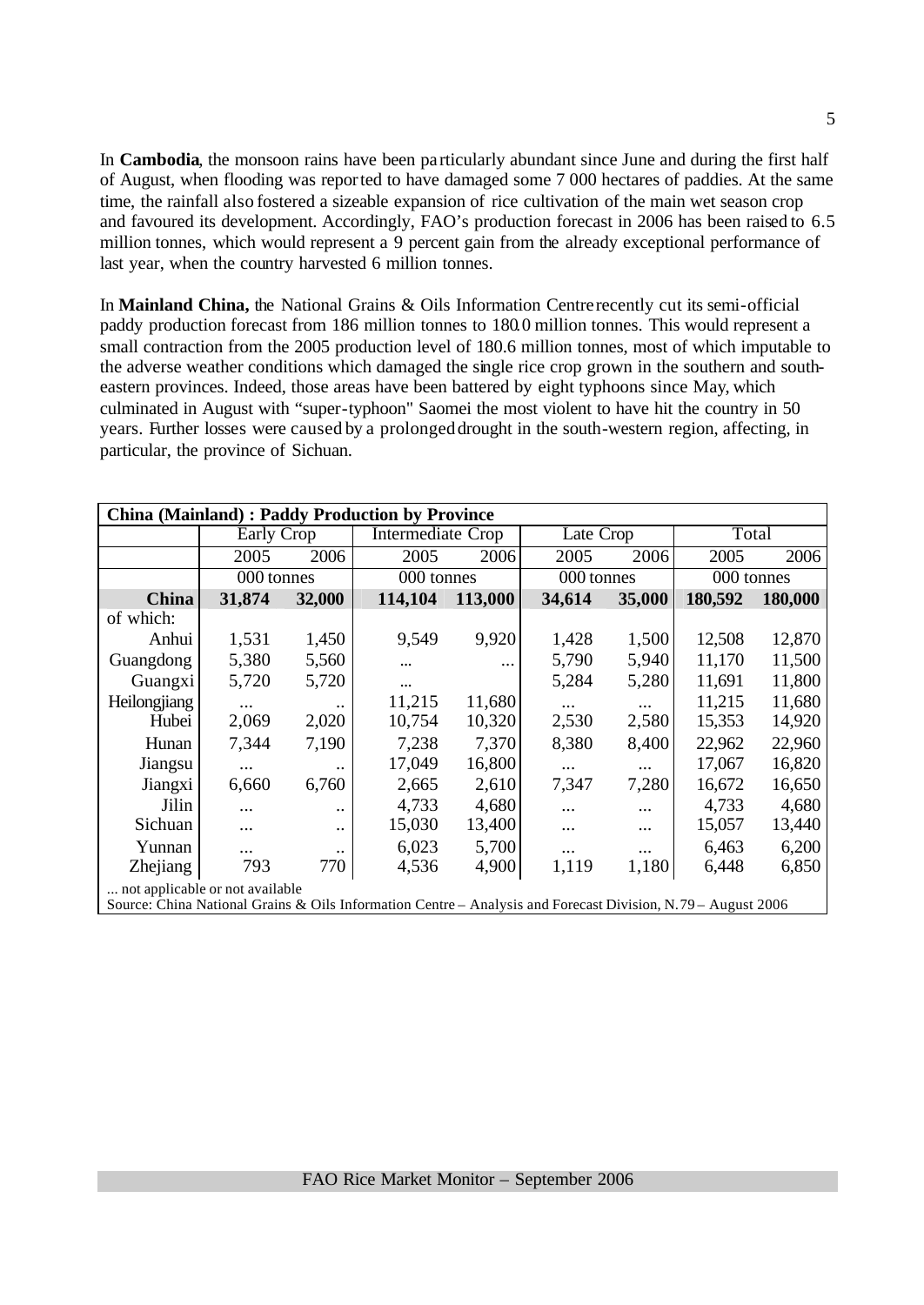

In the **Chinese Province of Taiwan**, low temperatures last spring together with some localized disease problems were reported to have caused a 2 percent decline in the main rice crop harvested in June -July. Since then, the southern part of the island has been hit by the tropical storm Bopha in August, which may also have impaired the second paddy crop, which is harvested in September. Accordingly, FAO's production forecast in 2006 has been lowered from 1. 5 million tonnes in 2005 to 1.45 million tonnes this season.

After a slow advancement of the monsoon in **India**, abundant precipitation in July permitted all states in the country to transplant rice for the main Kharif crop and, as of 31 August, 33.2 million hectares were reported to have been put under paddy, up from 32.6 million hectares in the corresponding 2005 period<sup>1</sup>. Although the cumulative rainfall this season has been, so far, close to its long term average, its temporal and geographical distributions have been erratic and both drought and flooding conditions were reported in several eastern and north-western states. Assuming the monsoon will not withdraw early, FAO forecasts the country to harvest a Kharif paddy crop of 120.0 million tonnes, which would be 3 million tonnes larger than the fourth estimate for last year Kharif crop released by the Government (78.04 million tonnes in milled equivalent). Combined with the secondary Rabi crop,

l

 $<sup>1</sup>$  The area planted to rice under the Kharif crop hovers around 40 million hectares.</sup>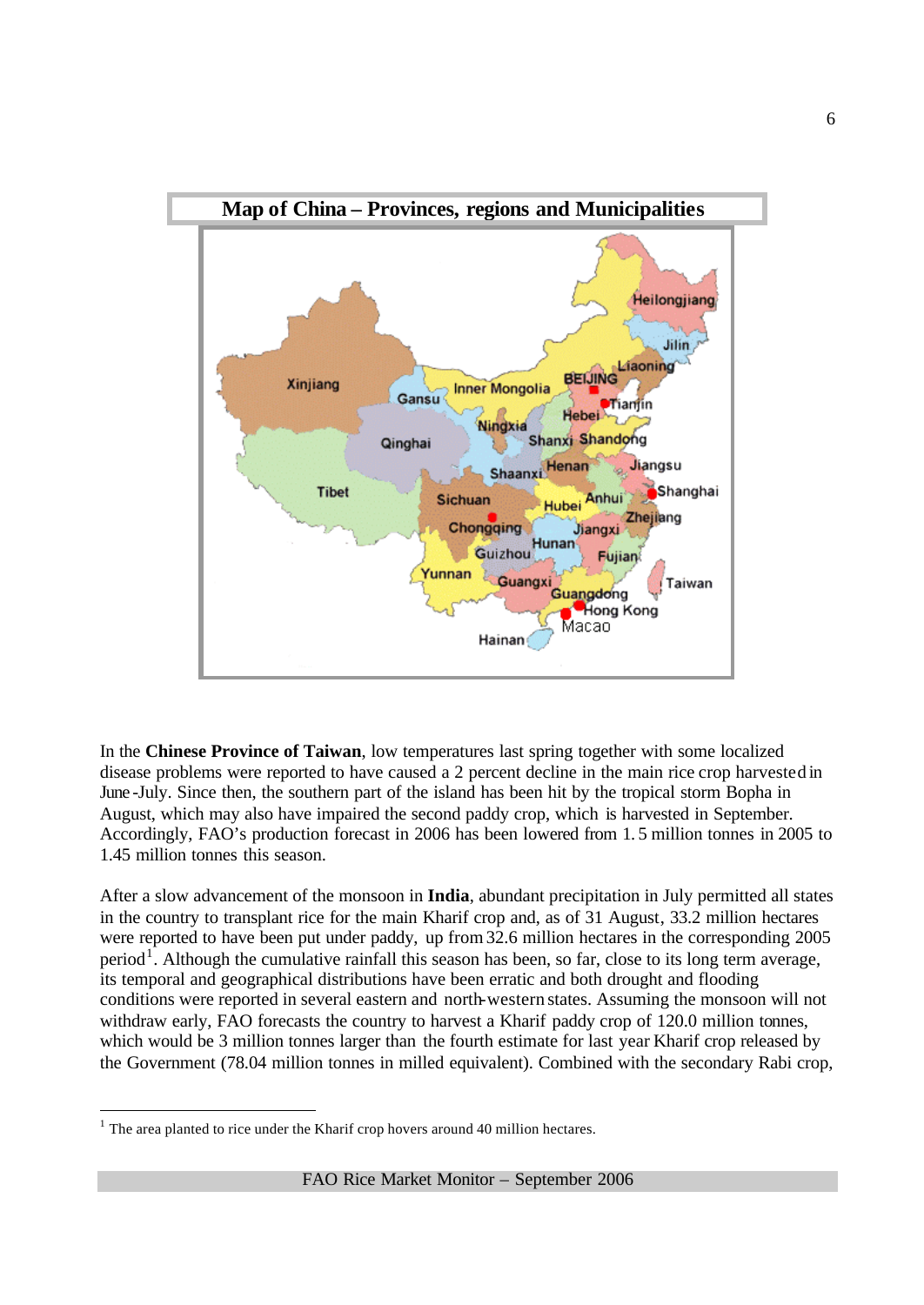the overall paddy production could, as the result, be in the order of 140.0 million tonnes. This would be 2.5 percent above the 2005 fourth government estimate of 136.6 million tonnes.

|           | India – Minimum Support Prices (MSPs) for Paddy Rice |              |                |              |  |  |  |  |  |  |  |  |
|-----------|------------------------------------------------------|--------------|----------------|--------------|--|--|--|--|--|--|--|--|
|           |                                                      | Common       | Grade 'A'      |              |  |  |  |  |  |  |  |  |
|           | (Rupees/tonne)                                       | (US\$/tonne) | (Rupees/tonne) | (US\$/tonne) |  |  |  |  |  |  |  |  |
| 2002/2003 | 5500 <sup>17</sup>                                   | 114          | $5800^{17}$    | 120          |  |  |  |  |  |  |  |  |
| 2003/2004 | 5 500                                                | 121          | 5 800          | 128          |  |  |  |  |  |  |  |  |
| 2004/2005 | 5 600                                                | 122          | 5 900          | 129          |  |  |  |  |  |  |  |  |
| 2005/2006 | 5 700                                                | 127          | 6 0 0 0        | 134          |  |  |  |  |  |  |  |  |
| 2006/2007 | $5\,200$ $^{2/}$                                     | 136          | $6500^{2/}$    | 143          |  |  |  |  |  |  |  |  |

1/ A Special Drought Relief payment of Rs. 200 per tonne is included.

2/ An incentive bonus of Rs. 400 per tonne payable on procurement between 1/10/2006 and 21/03/2007 is included. Source: Ministry of Agriculture, Department of Agriculture & Cooperation.

The expected increase in production in India would be consistent with more attractive prices: by the end of July, the Central Government was to raise support paddy prices marginally only. However, in September, new increases were announced, which pushed the support prices up by over 8 percent compared with last season, from Rupees 5 700 in 2005 to Rupees 6 200 (US\$ 136) per tonne for ordinary paddy varieties and from Rupees  $6000$  to Rupees  $6500$  (US\$ 143) per tonne for the high quality class "A" paddy. The increase, however, falls short of producers' original demand for a support price of Rupees 7 120 (US\$ 153) per tonne. The support price hike is likely to boost the area under rice, especially over the second, irrigated Rabi crop, which will start being planted in November. It should also help the government to procure larger volumes of rice for the public distribution system and make up for a shortfall in wheat purchases. In fact, from 1 September to 28 August 2006, 28 million tonnes of rice (milled equivalent) were purchased by the public food agencies, almost 4 million tonnes more than in the same period last season. In 2005, a total 24.6 million tonnes of rice were procured by the Government.

Despite below normal rainfall that have affected ten provinces, the official paddy production forecast in **Indonesia** has been raised by 500 000 tonnes to 54.75 million tonnes, 1 percent above the 54.2 million tonnes gathered in 2005. However, expectations might need to be scaled down should the dry spell persist until the end of the year as currently anticipated by the Meteorological and Geophysics Department. In this connection, the Government has earmarked some Rupiah 4.3 billion (US\$ 474 720) to assist farmers affected by the drought.

In the **Islamic Republic of Iran**, paddy output this year is anticipated to rise by 3 percent to 3. 4 million tonnes. Under the 2006-2007 Budget Law, Rials 8.1 trillion (US\$ 922 million) per year have been allocated to the rice sector, consistent with the government objective to reach self-sufficiency in rice in the next few years. After reports that genetically-modified rice was being cultivated in the country, the authorities in the country have reiterated that GM seeds have not been authorized for commercial release.

The production target in **Japan** has been set at 10.41 million tonnes, which would imply a retrenchment of 930 000 tonnes from the particularly positive outturn in 2005. In July, the country, which remains committed to cutting rice production surpluses, released the 2006 Action Plan for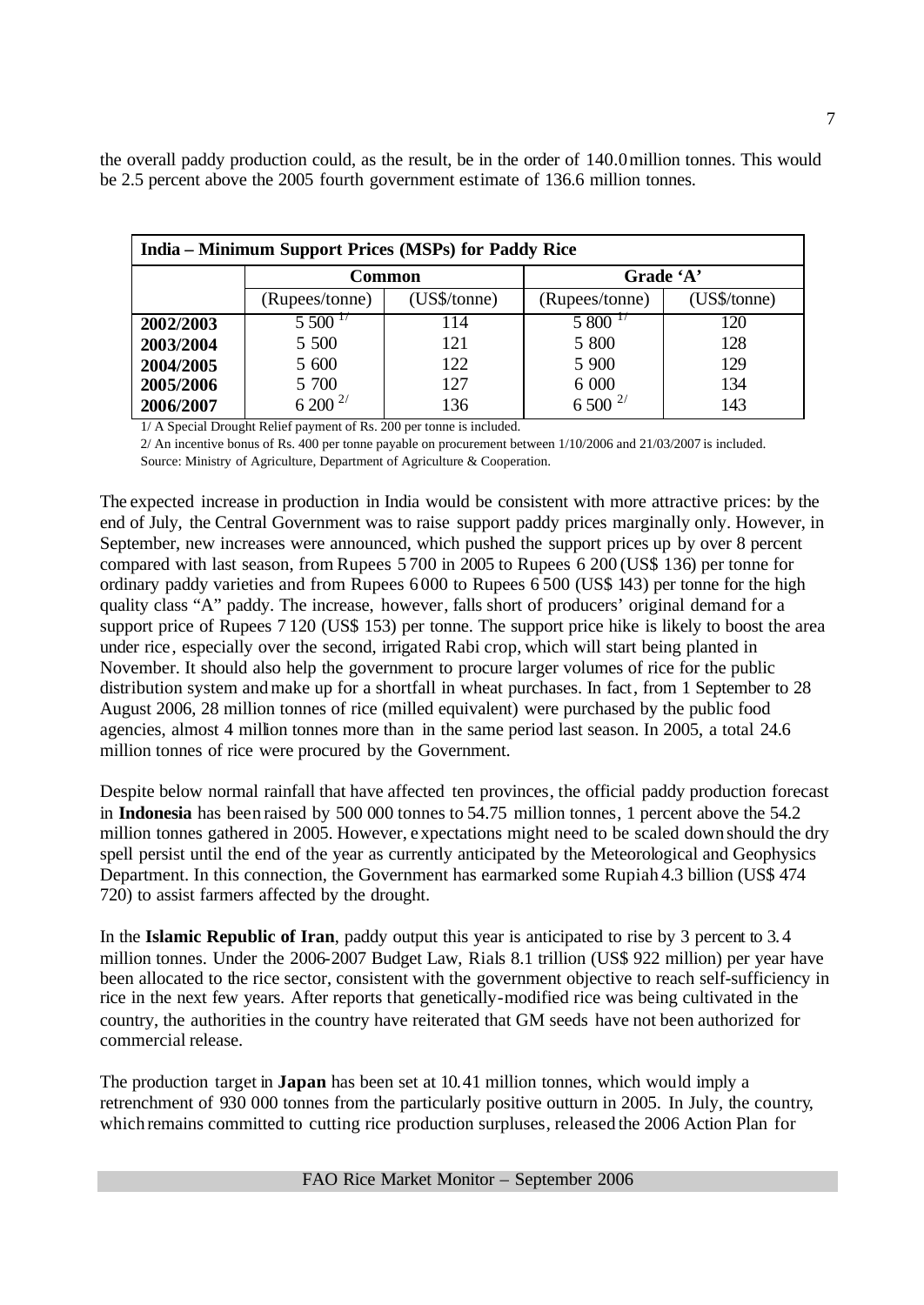implementation of agricultural policy reform. Demand side provisions, of particular relevance to the rice sector, hinge on increasing consumer awareness of products containing rice and on their promotion, for instance through the incorporation of such products in school meals three times a week. In addition, rice utilization is to be propped up as an input in the manufacturing food industry. On the supply side, the plan points to a conversion of rice production areas, with yen 160 billion (US\$ 1.4 billion) earmarked for the sector.

Torrential monsoon rains in July were reported to have resulted in flooding problems in the **Democratic Republic of Korea,** causing extensive damage to rice and potato crops in the southern part of the country. As a result, paddy production this year could be in the order of 2.2 million tonnes, down from an official estimate of 2.582 million tonnes in 2005. The shortfall is likely to raise the need for emergency supplies, but, because of tensions over the country's nuclear weapons programme,food aid, in particular rice given by the Republic of Korea, might be less forthcoming.

Production in the **Republic of Korea** was also negatively affected by torrential rains in July, which, according to the Government, would contribute to a 2.3 percent contraction in paddy production to 6.27 million tonnes, somewhat less than previously forecast. Meanwhile, as part of the conditions agreed to preserve until 2014 the WTO waiver that allows the country to maintain government controls over rice imports, more foreign rice was reportedly to have become available for sale in retail shops. Previously, most of the imported rice was held off the domestic distribution channels and given away as food aid or used as feedstock

In **Laos**, planting of the main paddy crop was completed in July. So far the season appears to have proceeded regularly and production in 2006 is foreseen to reach some 2.6 million tonnes, up from an official estimate of production in 2005 of 2.568 million tonnes. Although the cultivation of irrigated rice in the dry season increased in the late 1990s, the country continues to depend heavily on rice grown during the monsoon period between June and September (wetland and upland rice).

In **Malaysia,** the 2006 paddy season is near conclusion, as harvesting of the secondary crop due around September is approaching. The production forecast in 2006 remains at 2.2 million tonnes, 1.8 percent less than in 2005, reflecting the excessive rainfall that delayed plantings last December, in particular in the northern part of the Peninsula. The government was recently reported to have allocated Ringgit 25 millions (US\$ 6.8 million) for investment in drainage infrastructure in the district of Kota Belud, in Sabah, where it plans to convert 10 000 hectares into paddies. The move is consistent with the provisions of the Ninth Malaysia Plan, covering the 2006-2010 period, which pays increased attention to agriculture as an engine of economic growth and as a vehicle for narrowing the urban/rural income disparity. The Ninth Plan also shifts emphasis away from the export-oriented agricultural sector towards food production for the domestic market and, in the case of rice, sets a 2010 self-sufficiency target of 90 percent, substantially above the rate of 72 percent reportedly achieved in 2005. Consistent with the new, higher target, the Minister of Agriculture proposed in September to raise the guaranteed minimum paddy price from the prevailing Ringgit 550 per tonne to Ringgit 650 per tonne.

Planting of the 2006 main, wet paddy, crop in **Myanmar** is still proceeding along the western coast, while it was virtually complete in July in the central and northern areas. Since then, weather conditions have been less than favourable, as below normal rainfall was recorded in many districts in August, subsequently followed by flooding in the Southern Mon state in September. Pending a full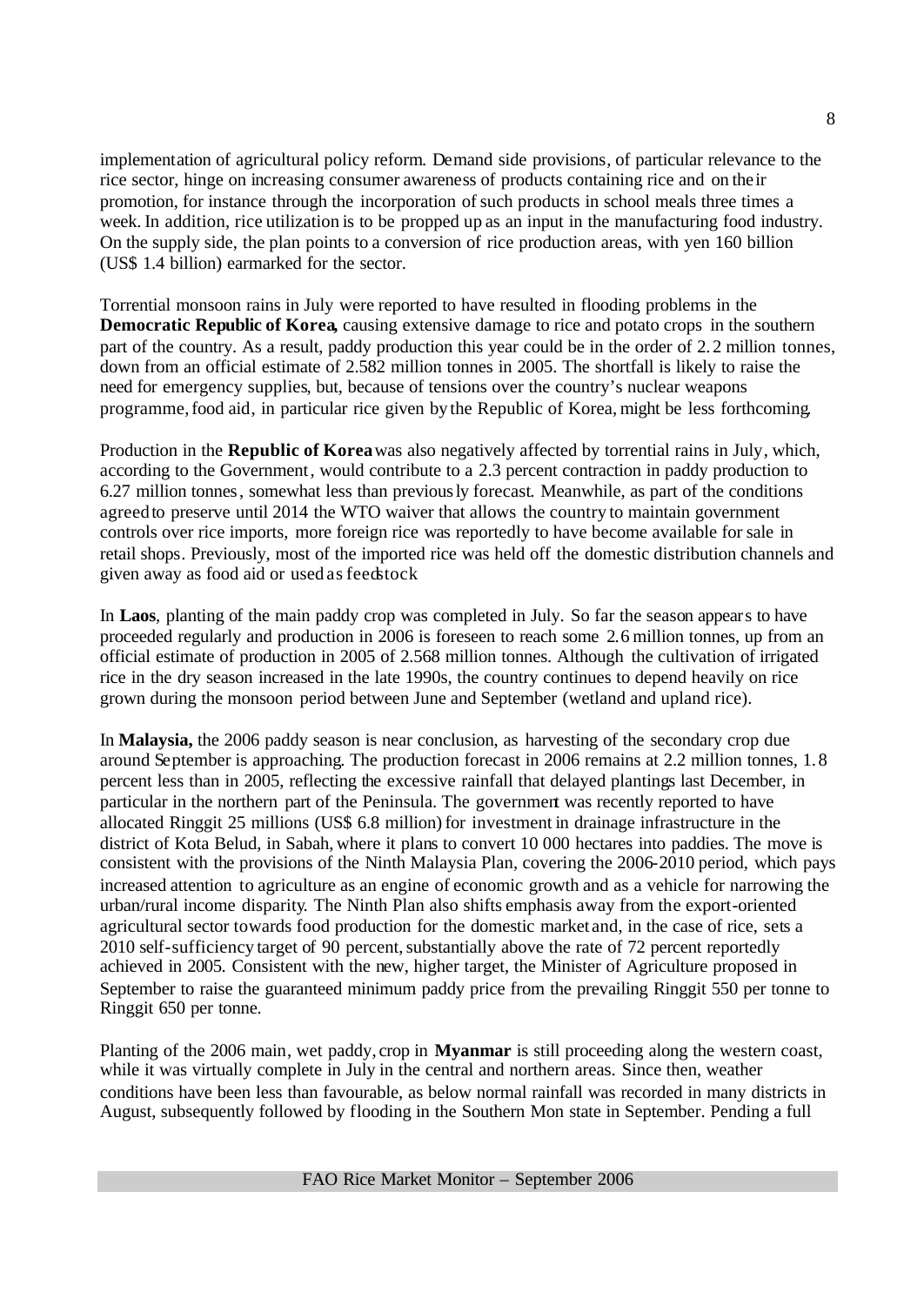assessment of the damage, the production forecast in 2006 remains at 24.8 million tonnes, which would imply a 1.2 percent rise from last year? The Ministry of Commerce has been reported to be reclaiming 32 000 hectares of land for cultivation of rice and other crops, of which 10 percent were already been distributed, free of charge, to individuals and firms, conditional on their acceptance of government directives on what to grow. In August, the mayor of Rangoon was reported to have restricted the movement of rice out of the Municipality, in reaction to a strong increase of rice retail prices.

Scanty monsoon rains since June in **Nepal** were reported to have caused substantial delays in planting across the country by mid-August. As a result, prospects for paddy production this season have been downscaled to 3.7 million tonnes, compared with a previous forecast of 4.3 million tonnes and 500 000 tonnes less than harvested in 2005.

In **Pakistan**, plantings of IRRI rice are reported to have increased in the Punjab, in the Upper Sindh and Balochistan provinces, compensating for a decline in the lower Sindh, which was affected by reduced availability of canal irrigation water. As a result, FAO has revised upward its forecast production to 8.1 million tonnes, which remains somewhat below the latest government target of 8.53 million tonnes (5.69 million tonnes in milled equivalent), which would be less than the exceptional 8.3 million tonnes harvested in 2005. Although, official procurement mainly concentrates on wheat, the Government announced in July that intervention prices for IRRI-6 paddy had been fixed at Rupees 306 per 40 kg, equivalent to some Rupees 7 650 (US\$ 127.4) per tonne for the current 2006 season, slightly up the level of Rupees 300 per 40kg applicable last season.

|           | <b>Pakistan – Procurement/Support Prices for Paddy Rice</b> |                   |                    |              |  |  |  |  |  |  |  |
|-----------|-------------------------------------------------------------|-------------------|--------------------|--------------|--|--|--|--|--|--|--|
|           | <b>Basmati</b> 385                                          |                   | Irri- $6$ (F.A.Q.) |              |  |  |  |  |  |  |  |
|           | (Rupees/tonne)                                              | (US\$/tonne)      | (Rupees/tonne)     | (US\$/tonne) |  |  |  |  |  |  |  |
| 2002/2003 | 9 625                                                       | 163               | 5 1 2 5            | 87           |  |  |  |  |  |  |  |
| 2003/2004 | $10\,000^{-2/}$                                             | 174               | $5375^{2/}$        | 94           |  |  |  |  |  |  |  |
| 2004/2005 | 10 375                                                      | 175               | $\cdots$           | $\ddotsc$    |  |  |  |  |  |  |  |
| 2005/2006 | $\cdots$                                                    | $\cdot\cdot\cdot$ | 7 500              | 126          |  |  |  |  |  |  |  |
| 2006/2007 | $\cdots$                                                    | $\cdots$          | 7 650              |              |  |  |  |  |  |  |  |

1/ F.A.Q. Fair Average Quality.

2/ Indicative prices announced by the government for 2003/04 crop.

… Not applicable.

Source: Ministry of Food, Agriculture & Livestock.

**The Philippines'** 2006 paddy season (July 2006 – June 2007) was affected by violent rains and typhoons in July and again in August, when they caused floods and landslides. In the northern province of Luzon, cases of Tungro disease were also reported to have damaged some 12 000 hectares of rice fields. However, according to the Department of Agriculture, production between July and December could register an increase of 3.8 percent from the second semester last year, as the damage caused by typhoons was reported to have been minimal, while abundant rainfall favoured an expansion of plantings in the Cagayan Valley and Western Visayas. Consequently, FAO's production forecast stays at 15.5 million tonnes, 2.6 percent above the exc ellent 2005 production outcome , although the outlook could worsen amid expectations of a recurrence of an El Niño in coming months. The Government, which pursues the goal to achieve rice self-sufficiency by the end of the decade,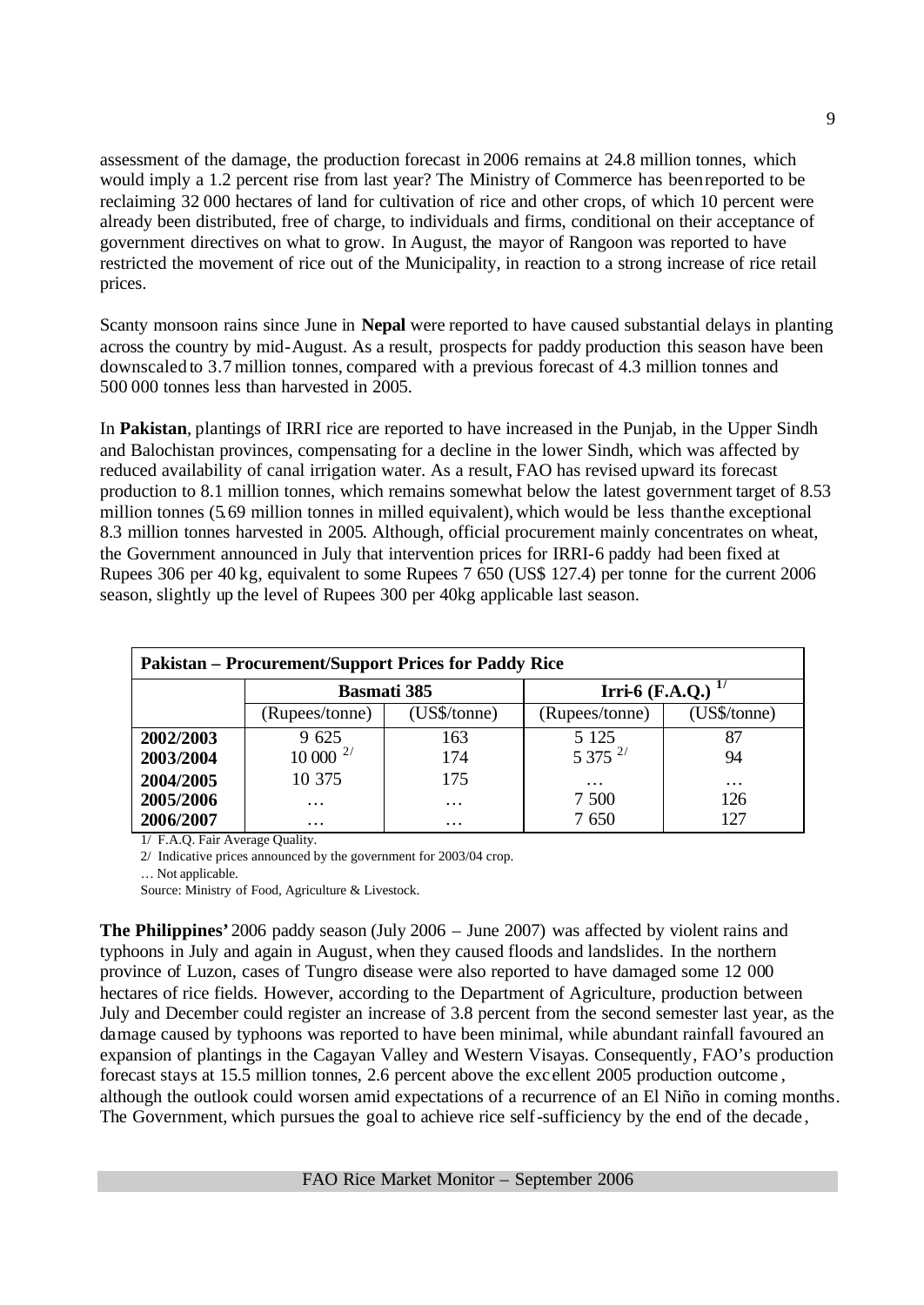released this year Pesos 2.93 billion (US  $$57.4$  million), out of an allocation of Pesos 6 billion, to rehabilitate irrigation infrastructure. The Philippines Institute for Development Studies, however, recently cast doubts on the hybrid rice seed programme, one cornerstone of the government selfsufficiency strategy, by reporting that higher costs and disappointment over hybrid rice yields had led many farmers to withdraw from the programme and to return to traditional local rice varieties.



l

In **Sri Lanka**, the official estimates of the 2006 main Maha paddy crop, recently released, point to a 6.1 percent increase. As a result, the forecast for the full 2006 season, which also comprises the secondary Yala crop, has been raised to 3.3 million tonnes, from the original figure of 3.1 million tonnes, which would represent a 1. 7 percent increase compared with 2005 and an historical record for the country.

In **Thailand**, further upward revisions to the 2005 official production estimate were made , resulting, for the first time, in a level of output surpassing the 30.0 million tonne benchmark. The government also provided an early forecast of the

main 2006 crop, which will be harvested in November, of 23.979 million tonnes, representing a 1.9 percent increase compared with the 2005 main crop year. As a result, FAO's production forecast for the full season (inclusive of the secondary paddy crop) has been raised to 30.6 million tonnes.

Domestic prices tended to weaken somewhat in August, as the Government procurement scheme covering the secondary rice crops, launched on 16 March 2006, ended on 31 July 2006<sup>2</sup>. The price slide also reflected the release of rice supplies from government stocks in July and August through tenders. Meanwhile, the sector is looking forward to the terms that will govern the official procurement programme for the 2006 main crop, which will likely start on 1 November 2006, in particular the level of prices that will be paid under the programme.

The FAO forecast of production in **Viet Nam** in 2006 has been raised by 200 000 tonnes and now stands at 36.7 million tonnes, 2.5 percent above the volume gathered in 2005. The adjustment follows the release of an official estimate of the winter/spring crop of 17.6 million tonnes, which is 1.5 percent larger than last year. The government has not yet provided indication regarding the size of the Summer/Autumn crop, the second of the three crops grown in the country, the harvest of which has now been completed, but there have been reports of excessive rains and widespread insect infestation in the Mekong Delta region, which may have impaired the crop.

<sup>&</sup>lt;sup>2</sup> The procurement programme for the main paddy crop ran from 1 November 2005 to 28 February 2006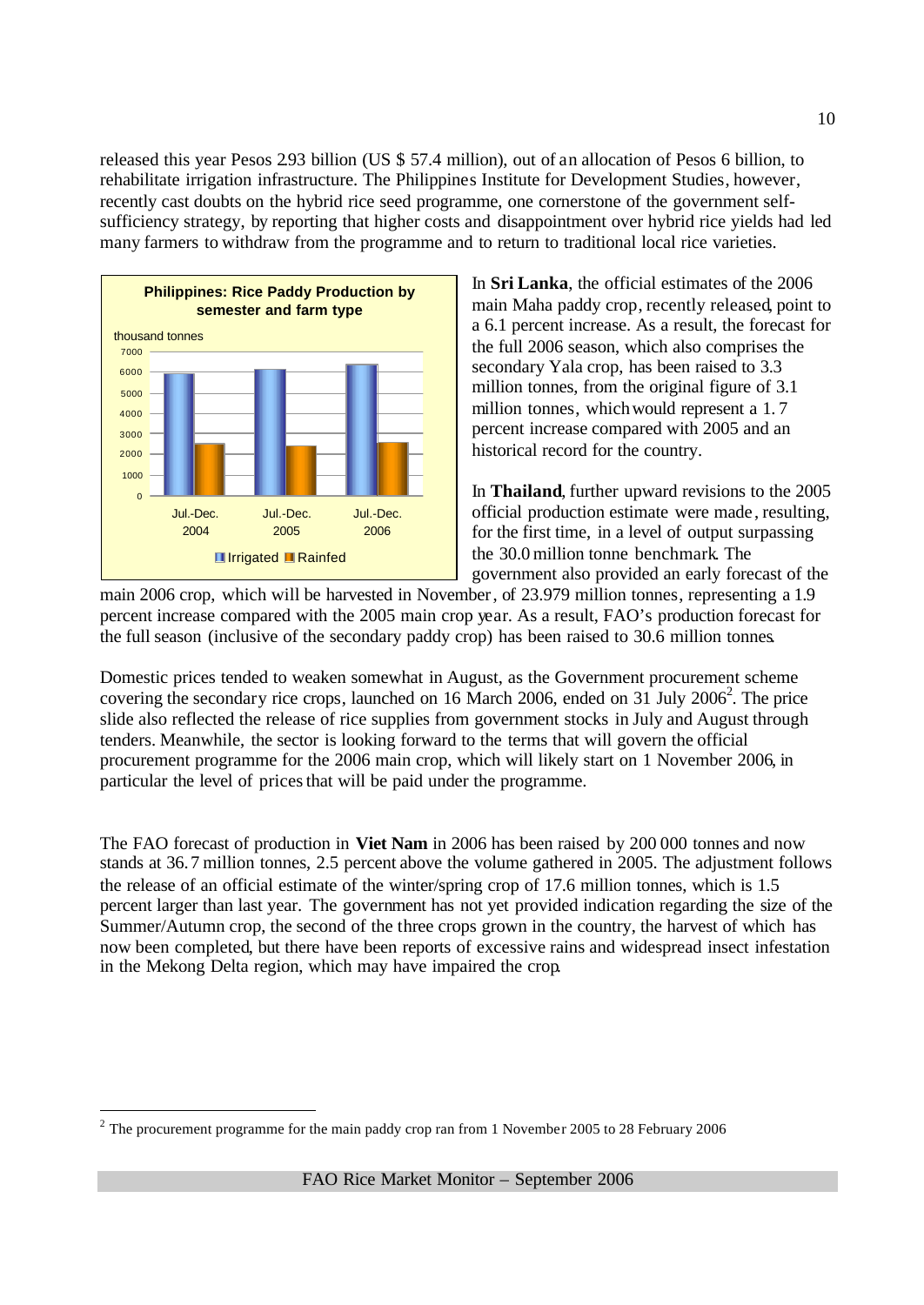# **B. AFRICA**

# **Abundant and generally timely rainfall raises production prospects in Africa**

With the arrival of abundant rains in July in western Africa, most countries in the region have planted their 2006 paddy crops. Since then, normal weather conditions have generally prevailed, although less favourable than those witnessed in 2005. Paddy production in Africa is now forecast to reach some 21.5 million tonnes this season, about 0.8 million tonnes or 3.7 percent more than in 2005.

Prospects are positive in *Northern Africa*, where the Ministry of Agriculture and Land Reclamation in **Egypt** revised upward its forecast of area planted to rice in 2006. However, this still points to a slight contraction in plantings compared with 2005, in contrast with private traders' view of an expansion, fostered by high returns and favourable price prospects. Growing conditions over the season have also been reported as excellent. Accordingly, FAO foresees production in the country to reach 6.2 million tonnes, 1.2 percent more than last year.



In *western Africa*, virtually all countries completed the planting of their paddy crops by August, assisted by abundant precipitation in July, which facilitated the seeding/transplanting and establishment of the crop. The favourable rainfall combined with a growing domestic demand is expected to sustain an expansion of the area under rice, fostering a 7 percent expansion of production to 9.8 million tonnes for the sub-region. At the individual country level, **Nigeria** continues to lead the expected expansion, with an anticipated harvest of 4.8 million tonnes, or 600 000 tonnes larger than last year. Increases are also anticipated in **Ghana, Mali, Mauritania** and **Niger**. In **Nigeria**, the Government is

reported to have launched a series of new measures to underpin the sector's expansion. In July, the Minister of State for Water Resources announced a Naira 5.8 billion (US\$ 44 million) Development Plan in support of the Presidential Initiative on Accelerated Local Rice , to be implemented under partnership with the private sector. According to the Plan, Naira 1.8 billion will be provided by the Government to finance investments in infrastructure, in particular for flood control, the construction of dykes, access roads and drainage, while the remaining Naira 4 billion, for investment in irrigation, mechanization and milling facilities, are expected to originate from the private sector.

*In the rest of Africa*, most rice producing countries generally benefited from favourable growing conditions. This was especially the case *in the eastern* part of the continent, where the so-called "long" rains, between March and May, arrived timely, unlike in 2005 when the sub-region was afflicted by severe drought problems. In the case of **Malawi**, the recovery from last year lingering dry spell resulted in an increase of the area under rice by 7 percent and of yields by 108 percent this season. However, insufficient precipitation may have constrained paddy production in **Kenya** and **Tanzania**, where production is anticipated to fall by 10 percent. Production in **Madagascar** is set to reach 3.5 million tonnes, up form 3.4 million tonnes in 2005, despite a series of setbacks that might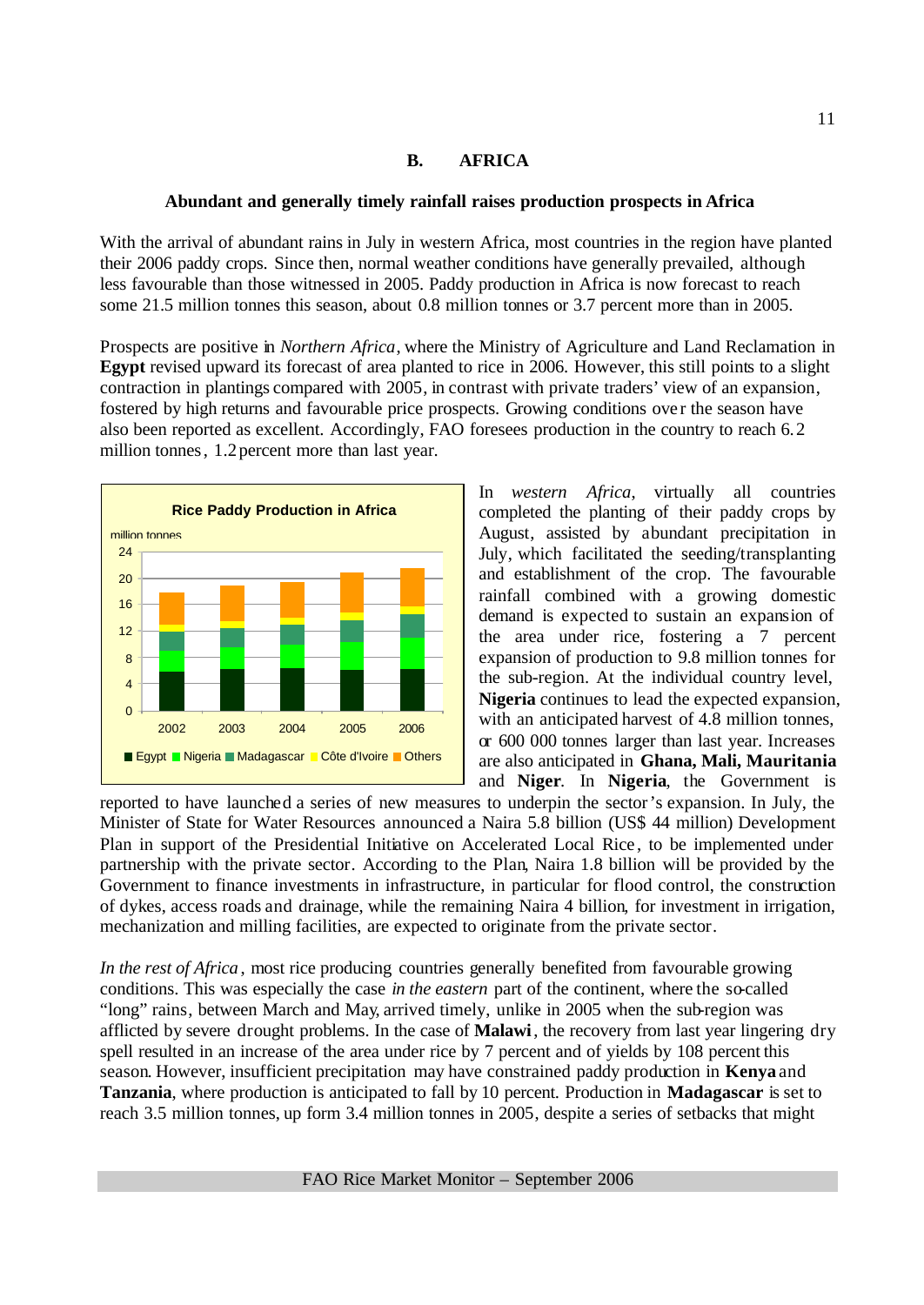have affected the sector negatively. In August, the Government started to release the results of a national agricultural census that has been undergoing since 2004 with financial assistance from the European Union (EU) and the World Bank. Although the census showed little variation in the total cultivated area for the past two decades, the rice sector stood off as being one of the most dynamic, with production growing at a rate exceeding that of population.

For the first time, a regional Rice Congress (Africa Rice Congress) was held in Africa, from 31 July to 4 August 2006 in Dar es Salaam (Tanzania). The Congress, organized by the Africa Rice Centre (WARDA), discussed the major challenges the rice sector faces in the region. Among its various resolutions, the Congress called for a new green revolution in Africa, revolving around rice, in particular Nerica rice.

# **Resolutions of the First Africa Rice Congress**

# **Dar es Salaam (Tanzania)**

# **31 July - 4 August 2006**

- This Congress resolves that, given that Africa has to import almost 50% of the rice it needs and that demand is increasing at the rate of 6% per year, rice should be one of the cornerstones of a Green Revolution for Africa that anticipates the needs of future populations.
- This Congress seeks to transform the low level of available scientific expertise in sub-Saharan Africa where there are only 83 scientists per million people, compared with 1100 scientists per million in industrialized countries and 785 per million in Asia, and the Congress resolves that for the Green Revolution to succeed in Africa, a new capacity-building program focusing on the development of a multi-disciplinary cadre of scientists and extensionists is urgently needed.
- This Congress resolves that to accelerate farmer adoption of New Rices for Africa (NERICA) varieties and other improved technologies, concerted actions by a broad partnership including governments, research institutions, NGOs, the private sector, local, regional and international organizations are needed. The Congress recognizes the value of micro-financing and participatory learning as powerful means both for technology dissemination and for developing appropriate infrastructure to improve access to seeds, fertilizers, mechanization and market systems.
- The Congress is deeply appreciative of the support and hospitality of the Government of the United Republic of Tanzania. It recognizes the role played by the Africa Rice Centre (WARDA), not only in African agriculture and, therefore, in the continent's economic growth but also in providing leadership in rice science and development. Desirous, therefore, of the necessity for the Centre to continue to provide such leadership in rice development in Africa, the Congress resolves and urges all stakeholders to maintain the Centre's identity, as previously resolved by the WARDA Council of Ministers in September 2005 and the National Experts Committee in June 2006, and to strengthen its capacity for the welfare of African rice farmers.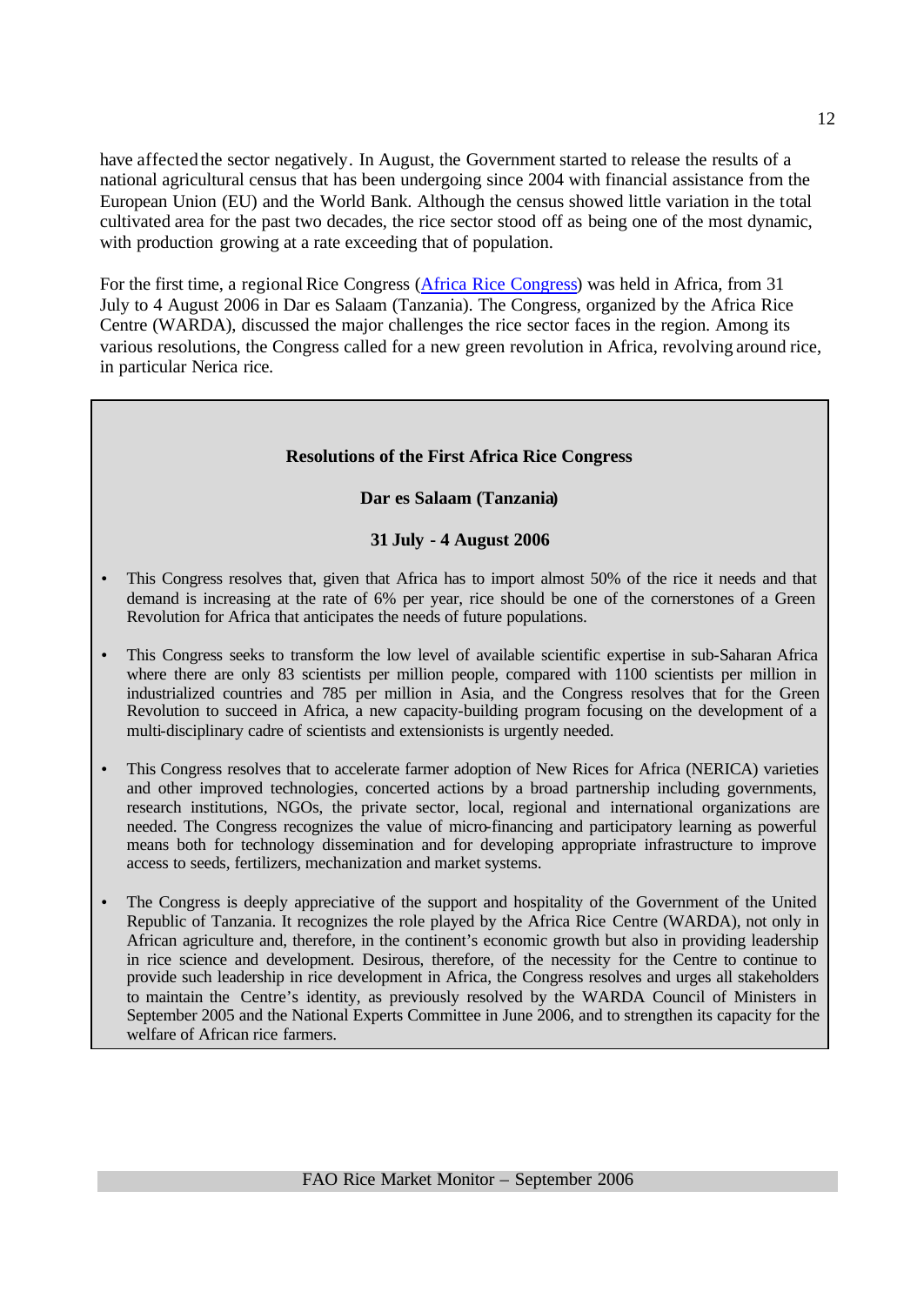# **C. CENTRAL AMERICA AND THE CARIBBEAN**

# **Production in 2006 set to expand by 12 percent in Central America and the Caribbean, despite a looming recurrence of an El Niño episode**

In June, the **Central America and the Caribbean** region entered the critical hurricane period, which is particularly intense between August and October, but might last till December. Unlike in 2005, when the Caribbean basin was hit by a record of 13 hurricanes, including the devastating tropical storm Stan that killed some 2000 people across Central America, little such activity has been witnessed in the area so far. Despite this relatively calm situation, the National Oceanic and Atmosphere Administration (NOAA) released some warning, in August, on the likeliness of an above-normal number of storms in the Atlantic in 2006. However, the hurricane season is also predicted to be less active than last year.

As of September, production prospects for the on-going 2006 paddy season continue to be generally positive in Central America and the Caribbean, where most countries had completed the planting of the main paddy crops by August, with some already engaged in harvesting. Overall, 2.55 million tonnes are expected to be gathered in the region, compared with 2.27 million tonnes in 2005, with an expected growth of 12.3 percent.

Much of the increase is expected to be on account of a strong recovery in **Cuba**, where the timely arrival of the rains has put an end to three years of drought, facilitating a recovery in plantings and yields. The country is now anticipated to gather 500 000 tonnes, or 36 percent more than the official estimate of 367 600 tonnes in 2005.

| Cuba – Rice Paddy Production and Harvested Area by Sector |         |         |         |                                  |         |         |         |         |  |  |  |
|-----------------------------------------------------------|---------|---------|---------|----------------------------------|---------|---------|---------|---------|--|--|--|
|                                                           | 1998    | 1999    | 2000    | 2001                             | 2002    | 2003    | 2004    | 2005    |  |  |  |
|                                                           |         |         |         | <b>Production</b> (tonnes)       |         |         |         |         |  |  |  |
| <b>State Sector</b>                                       | 152.203 | 155,924 | 122.670 | 118.814                          | 116.244 | 76.104  | 64.120  | 42,322  |  |  |  |
| Non-State Sector                                          | 289,397 | 403,076 | 430,130 | 482,186                          | 575,756 | 639,696 | 424,780 | 325,278 |  |  |  |
| <b>Total Production</b>                                   | 441,600 | 559,000 | 552,800 | 601,000                          | 692,000 | 715,800 | 488,900 | 367,600 |  |  |  |
|                                                           |         |         |         | <b>Harvested Area (hectares)</b> |         |         |         |         |  |  |  |
| <b>State Sector</b>                                       | 55,575  | 58,482  | 49,027  | 38,125                           | 29,869  | 20,046  | 19,009  | 13,608  |  |  |  |
| Non-State Sector                                          | 138,344 | 112,606 | 151,083 | 145,730                          | 168,076 | 184,554 | 138,817 | 113,589 |  |  |  |
| <b>Total Area</b>                                         | 193,919 | 171,088 | 200,110 | 183,855                          | 197,945 | 204,600 | 157,826 | 127,197 |  |  |  |

Source: Oficina Nacional de Estadísticas (ONE).

Gains are also expected in the **Dominican Republic, Mexico, Nicaragua** and **Panama**. In the case of the **Dominican Republic,** output is likely to be sufficient to cover domestic needs over the rest of the year, still leaving supplies for stock rebuilding. In **Panama**, the sector is set to recover from an acarus outbreak (Steneotarsonemus spinki), which constrained production in the past two seasons. Producers have agreed to keep prices unchanged, despite rising production costs, after the government promised, in July, to grant them a Balboa 1 million (US\$ 1.04 million) credit line for the purchases of basic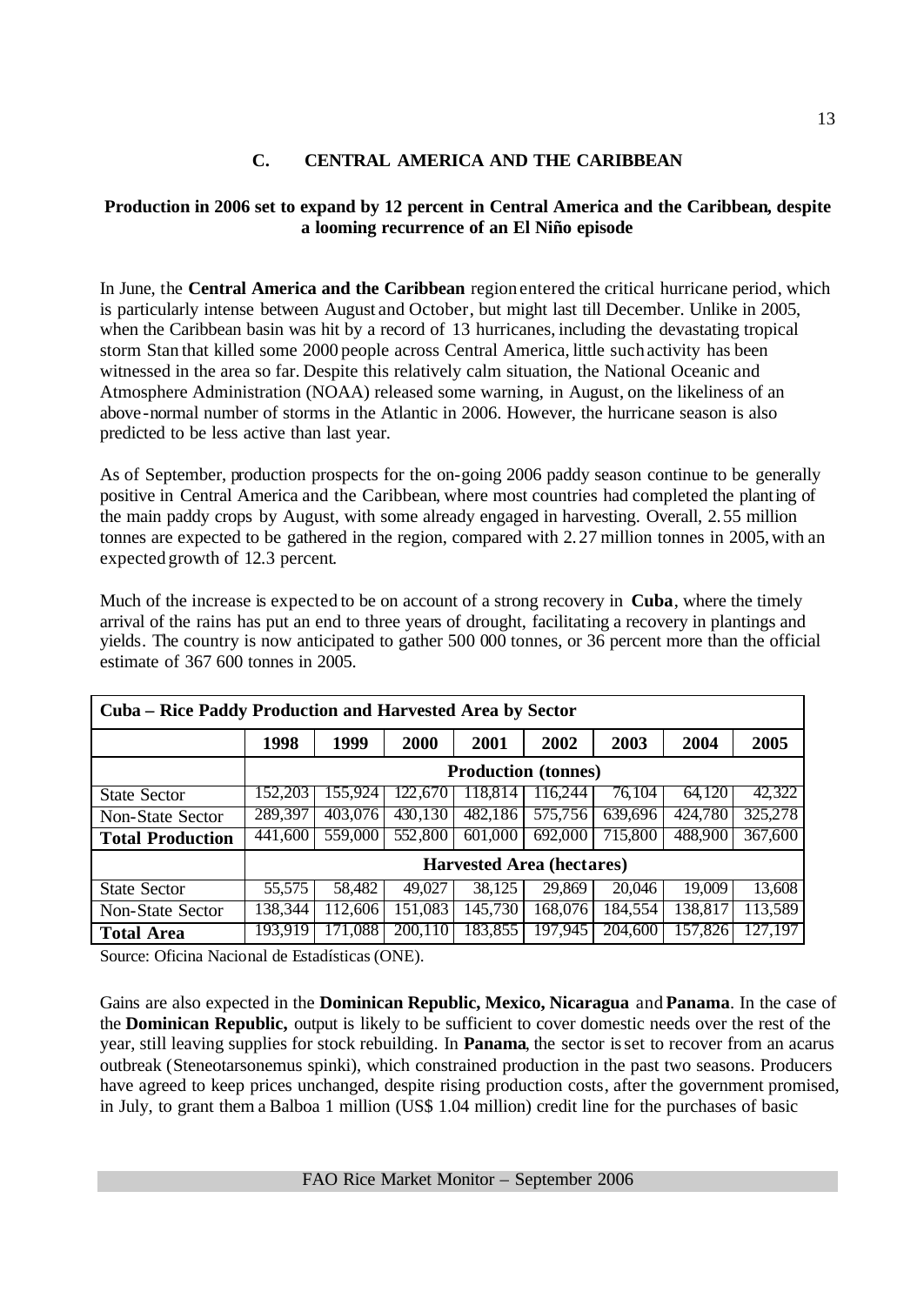inputs. Other measures taken to check a price rise, includes the preferential import of 36 800 tonnes of rice, to be subject to a 3 percent tariff, which started to arrive to **Panama** ports in August. To get access to this special quota, importers needed first to have certified purchases of domestic rice through the National Commodity Exchange.

# **D. SOUTH AMERICA**

# **The outlook in South America deteriorates slightly, with production seen falling by 6.8 percent in 2006**

The 2006 season is over in those countries in South America located in the southern half of the continent, most of which are already preparing to start the 2007 paddy season. However, countries cultivating a paddy crop in the second half of the year, in particular Brazil (north eastern region), Colombia, Ecuador, Guyana, Peru and Venezuela, will have towatch out a possible recurrence of an El Niño event in the coming months. Indeed, on 13 September the NOAA Climate Prediction Centre issued a warning regarding the existence of "weak" El Niño conditions in the Tropical Pacific, likely to continue into early 2007, with the anomaly gaining strength, to develop into a "moderate" El Niño in the coming months.



Meanwhile, there have been a few revisions to the 2006 production prospects, compared to those reported in the June issue of the FAO Rice Market Monitor, as the outlook improved for **Chile**, **Ecuador** and **Peru**, while it worsened for **Brazil** and **Colombia**. Overall, some 22.4 million tonnes are expected to be harvested in 2006 in the region, down from 24.1 million tonnes in 2005, with much of the drop imputable to smaller crops in **Brazil, Colombia, Peru** and **Venezuela**.

In Argentina, where the 2006 crop was harvested in the first half of the year, production was confirmed in the order of 1.175 million tonnes,

an increase of 23 percent from last year fostered by a 3 percent recovery in plantings and a 17 percent rise in productivity. The country is now about to start for sowing the new 2007 crop. Preliminary prospects for the coming rice season in the country are rather subdued as scanty precipitation in the past several months may trigger a contraction in the area planted to rice.

In the first quarter of the year,**Bolivia** was affected by heavy floods and hailstorms, which were reported to have damaged some 163 000 hectares of crop land. Despite those setbacks, paddy production in the country is anticipated to increase by 8.6 percent to 520 000 tonnes in 2006, reflecting the opening of new rice lands in Guarayos and el Beni. Producer prices, however, have suffered a sharp decline in the first months of the year, when the bulk of the rice crops is harvested.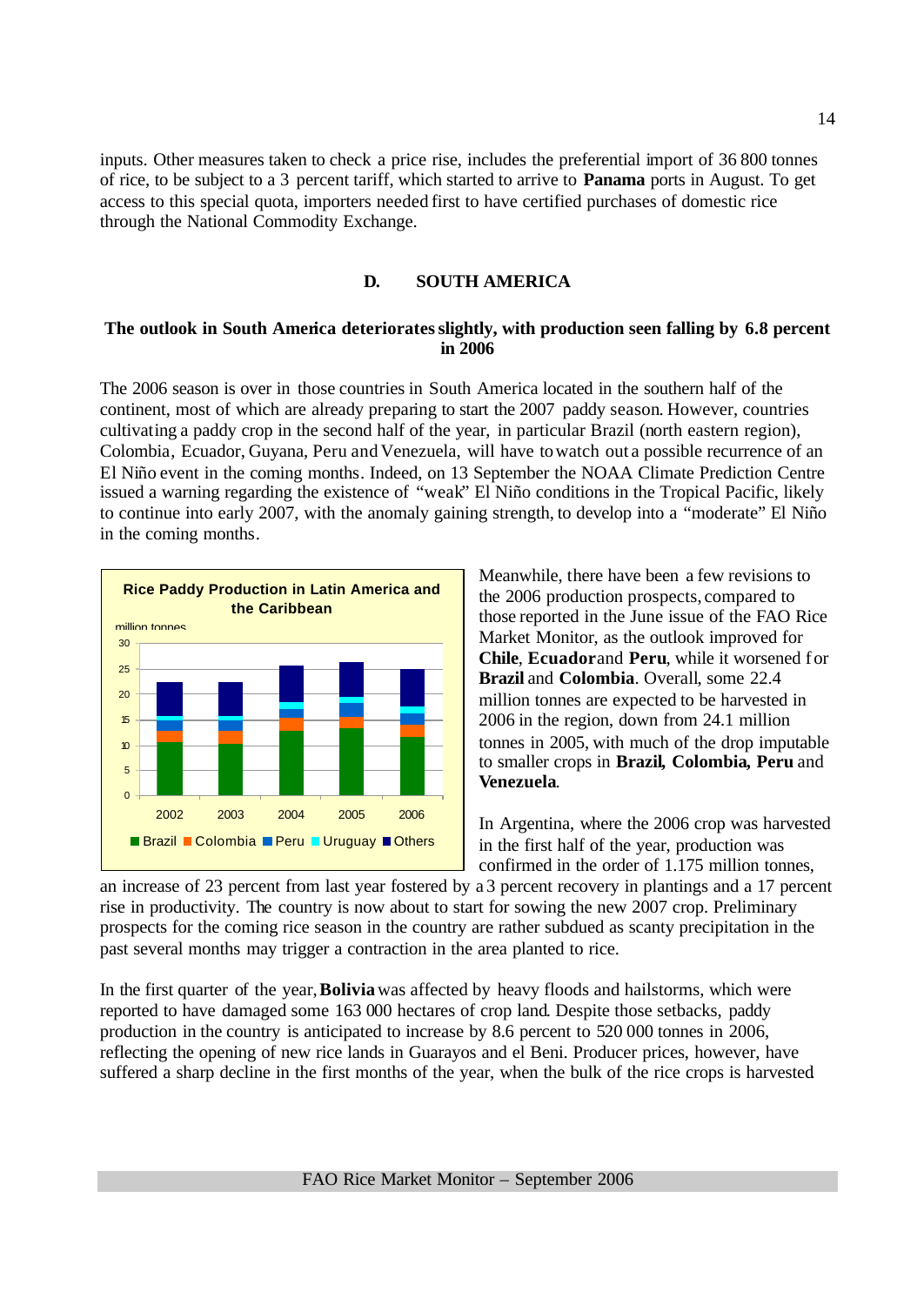In **Brazil**, the 10<sup>th</sup> crop surve y carried out by CONAB confirmed a 12.5 percent cut of production to 11.6 million tonnes, resulting from a sharp reduction in planting this season prompted by a fall in producer prices in 2005. Planting of the 2007 crop already started in the southern States

Official production estimates in **Chile** point to an exceptional performance of the sector this season, underpinned by a 12 percent increase in plantings and a 23 percent gain in yields. As a result, paddy output is set to have grown from 116.8 thousand to 160.3 thousand tonnes, driven by the relatively high prices which have prevailed since last year.

By contrast, a decline is foreseen in **Colombia,** reflecting a shift of land away from rice, especially in the eastern plains (llanos), where rice is cultivated under rainfed conditions. The decline in plantings, estimated in the order of 10 percent, is now foreseen to bring about a 10 percent drop in production to 2.250 million tonnes, the lowest performance of the sector since 1999. To smooth price fluctuations and prevent prices from falling at harvest time, the Government has been providing storage aid, in the order of Pesos 17 000 (US\$ 7.2) per tonne , per month. In 2005, some 339 000 tonnes of rice were reported to have been stored with subsidies. Because of the anticipated cut in production this year, the volume benefiting from the storage subsidy is also expected to be smaller, at some 250 000 tonnes.

| <b>Colombia: Subsidies on Rice Storage</b> |               |                      |                      |                                                                                                                                                                         |                   |  |  |  |  |  |  |  |  |  |
|--------------------------------------------|---------------|----------------------|----------------------|-------------------------------------------------------------------------------------------------------------------------------------------------------------------------|-------------------|--|--|--|--|--|--|--|--|--|
|                                            | Dry<br>Paddy  | Average<br>length of | Subsidy<br>per tonne | Total<br>Storage                                                                                                                                                        | Total<br>Storage  |  |  |  |  |  |  |  |  |  |
|                                            | stored        | storage              |                      | Subsidy                                                                                                                                                                 | Subsidy           |  |  |  |  |  |  |  |  |  |
|                                            | tonnes<br>000 | months               | Pesos per<br>tonne   | Pesos<br>Million                                                                                                                                                        | US\$<br>Million** |  |  |  |  |  |  |  |  |  |
| 2002                                       | 149.2         | 3.9                  | 12,231               | 7,082                                                                                                                                                                   | 3.2               |  |  |  |  |  |  |  |  |  |
| 2003                                       | 268.5         | 2.2                  | 12,654               | 7,144                                                                                                                                                                   | 2.6               |  |  |  |  |  |  |  |  |  |
| 2004                                       | 337.6         | 4.3                  | 13,500               | 19,660                                                                                                                                                                  | 7.3               |  |  |  |  |  |  |  |  |  |
| 2005                                       | 339.0         | 4.5                  | 17,000               | 21,598                                                                                                                                                                  | 9.2               |  |  |  |  |  |  |  |  |  |
| $2006*$                                    | 250.0         | 4.5                  | 17,000               | 19,125                                                                                                                                                                  | 8.4               |  |  |  |  |  |  |  |  |  |
| * Estimates                                |               |                      |                      |                                                                                                                                                                         |                   |  |  |  |  |  |  |  |  |  |
|                                            |               |                      |                      |                                                                                                                                                                         |                   |  |  |  |  |  |  |  |  |  |
|                                            |               |                      |                      | ** Converted at exchange rates prevailing on 1 January of year shown<br>Source: Colombia, Observatorio Agrocadenas: Arroz - Informe de Coyuntura,<br>First quarter 2006 |                   |  |  |  |  |  |  |  |  |  |

Unlike for Colombia, production prospects in **Ecuador** have improved since the last report and the country is now foreseen to harvest a volume close to that of last year, of 1 365 000 tonnes.

The amount of rice harvested between January and May in **Peru** was reported to have increased by close to 10 percent compared the same period in 2005. However, the Ministry of Agriculture is predicting a contraction in rice output over the June-August period, as farmers planting intentions indicated a possible 1.8 percent drop in the area, the effects of which might be compounded by low temperatures in the northern coast, in Lambayeque. As a result, FAO now forecasts production in the country to be in the order of 2.4 million tonnes, 2.7 percent below last year, but 200 000 tonnes above earlier expectations. A medium term plan for converting 15 000 hectares of rice fields, in the northern coast, into export crops was recently presented by the Ministry of agriculture, as the sector is facing water and environment constraints, especially along the Pacific.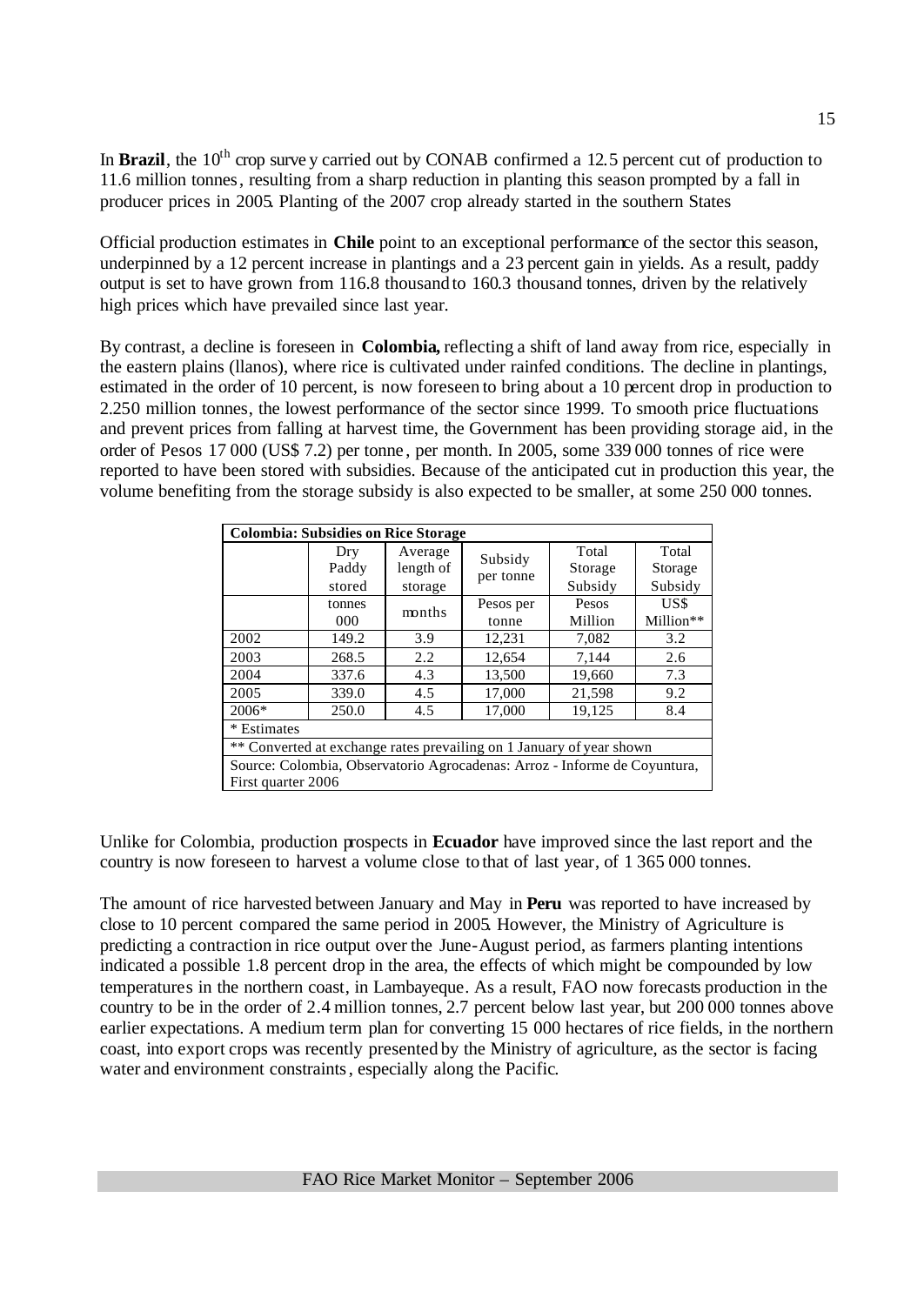In **Uruguay**, the 2006 paddy season ended positively, with a 6 percent increase, as record yields of more than offset a 3 percent fall in the area. The sector is now looking forward to the planting of the 2007 crops, starting in October, which might be constrained by the low level of water in reservoirs. Given the uncertainty regarding the possible impact of the drought on production next season, producers and millers agreed to postpone negotiations to determine jointly the level of paddy price that will prevail next season.

# **E. REST OF THE WORLD**

# **Prospects for paddy production deteriorate in the United States and in the EU**

In the September issue of itsrice outlook report, the USDA revised downward the forecast of production in the **United States,** reflecting less buoyant expectations over yields in the long grain rice sector. Based on the most recent outlook, production could fall by 13 percent to 8.8 million tonnes, the lowest level since 2000, driven by a drop in the area, part of which could be compensated by productivity gains. All states were foreseento face a decline in output, except California and Missouri where record yields were achieved. The drop in output would affect long grain rice varieties.

On 18 August, the USDA announced that traces of Liberty Link 601 (LL-601) rice, an unapproved genetically modified (GM) long grain rice had been detected in grain bins in Arkansas and Missouri. Following USDA's warning, GM material was also found in US rice imported into the European Union (EU), triggering the imposition, by the EU and Japan, of temporary bans on long grain rice imports from the United States (see trade section). Apart from its direct consequences for the sector , the case has brought into discussion the real ability of the system to keep GM and non-GM products segregated along the marketing channels.

After several years of drought which heavily constrained rice cultivation in **Australia**, the 2006 crop posted a strong recovery, with production estimated at 1.05 million tonnes, up from 323 000 tonnes in 2005. While planting of the 2007 crop is about to start in October, it is clear that the recovery is not going to be sustained as below average winter rainfall will constrain the availability of irrigation water in 2007. According to the latest (13 September) ABARE forecast, the water shortfall will limit the area that can be put under rice to 45 000 hectares, 57 percent less than in 2006. As a result, ABARE has cut its 2007 production forecast from 900 000 tonnes to 400 000 tonnes, which would represent a 62 percent decline from the 2006 season outcome.

The outlook for production in the **EU** has slightly worsened since the last report, as crops in the principal rice growing countries (Italy, Spain, Greece, Portugal and France) are now estimated to add up to 2.550 million tonnes, compared with a previous forecast of 2.577 million tonnes. At the new expected level, production would be 5.2 percent less than last season, a contraction imputable to drought conditions in spring that constrained plantings.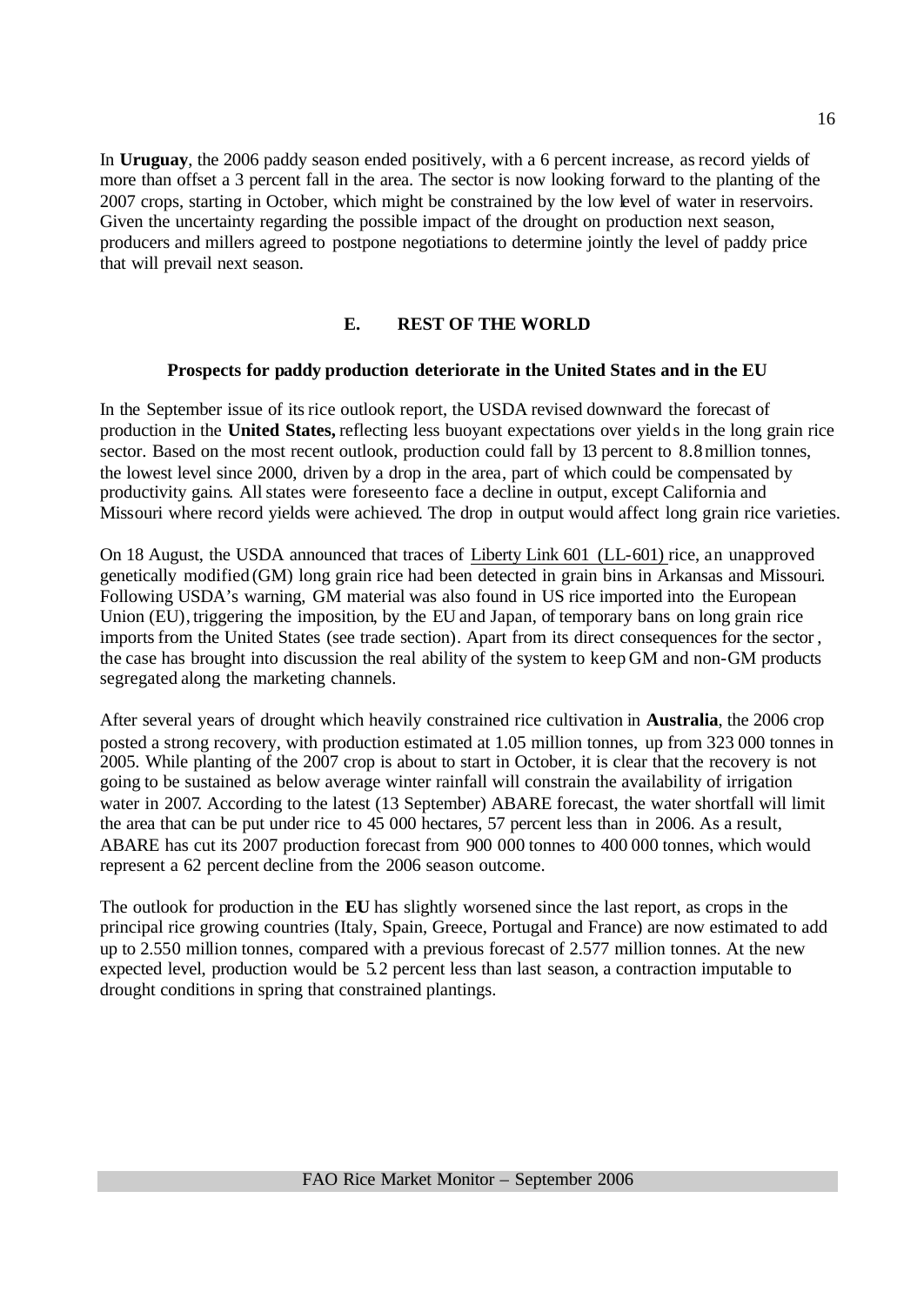# **II. INTERNATIONAL TRADE IN RICE**

# **A. TRADE IN 2006**

# **The forecast of global trade in 2006 is raised as Indonesia reopens its market to imports, but is still 1.1 million tonnes short of the 2005 record**

The FAO forecast of rice trade in 2006 has been lifted by about 200 000 tonnes, following the announcement that **Indonesia** will authorize some rice imports before the end of the year. Apart from Indonesia, the import forecasts were raised for **Bangladesh** (+100 000 tonnes), **Cuba** (+40 000 tonnes), **Senegal** (+50 000 tonnes), while they were revised downward in the case of **Brazil** (-100 000 tonnes),**the Philippines** (-150 000 tonnes) and **Sri Lanka**(-30 000 tonnes).

As for exports, the 2006 forecasts have been subject to several downward adjustments since the last report, especially for **China** (-100 000 tonnes), **India** (-900 000 tonnes), **Myanmar** (-100 000 tonnes) and **Viet Nam** (-200 000 tonnes). These revisions mostly reflected the export performance of the individual countries so far into the year, combined with reports of supply tightness that may constrain shipments in the last quarter. On the other, prospects improved for **Brazil** (+160 000 tonnes), **Egypt** (+100 000 tonnes), **Pakistan** (+600 000 tonnes), **Thailand** (+200 000) and the **United States** (+400 000 tonnes).

# **A temporary suspension of Indonesia's import ban lifts 2006 trade forecast**

At the new level of 28.7 million tonnes, **global imports in 2006** would be 1.1 million tonnes short of the record achieved in 2005, with much of the decline imputable to smaller deliveries to *African countries*, in particular **Nigeria,** but also **Cameroon, Cote d'Ivoire, Guinea, Madagascar, Mozambique** and **Senegal**. In general, the drop of imports in the region reflected the excellent crops that were harvested in 2005.

On the whole, imports by *Asian countries* are set to increase by 1 percent in 2006 to some 13.4 million tonnes, sustained by larger deliveries to **China, Indonesia, the Islamic Republic of Iran, Iraq, the Republic of Korea** and **Turkey**. According to the latest forecasts, rice shipments to **Indonesia**, a large part of which enter the archipelago unrecorded, could rise from 600 000 tonnes to 800 000 tonnes. Officially Imports have been prohibited since 2004, with the exception of rice shipped as food aid and special rice (glutinous rice, finely ground ordinary and sticky rice, rice for steaming for diabetics, japonica rice and rice seedlings), unless derogations are obtained from the Department of Trade, based on information from the Central Bureau of Statistics. Following evidence that retail prices were rising, while public stocks had fallen to record low levels, the Government announced in August that it would relax the ban and authorize Bulog, the state logistic agency, to import 210 000 tonnes of rice between 1 September and the end of the year. A similar opening to imports was announced in September 2005. According to an official forecast, **Turkey** will likely purchase 452 000 tonnes in 2006, 72 percent more than last year. The surge was facilitated by lower import tariffs since November 2005, although restrictions, in the form of domestic rice purchasing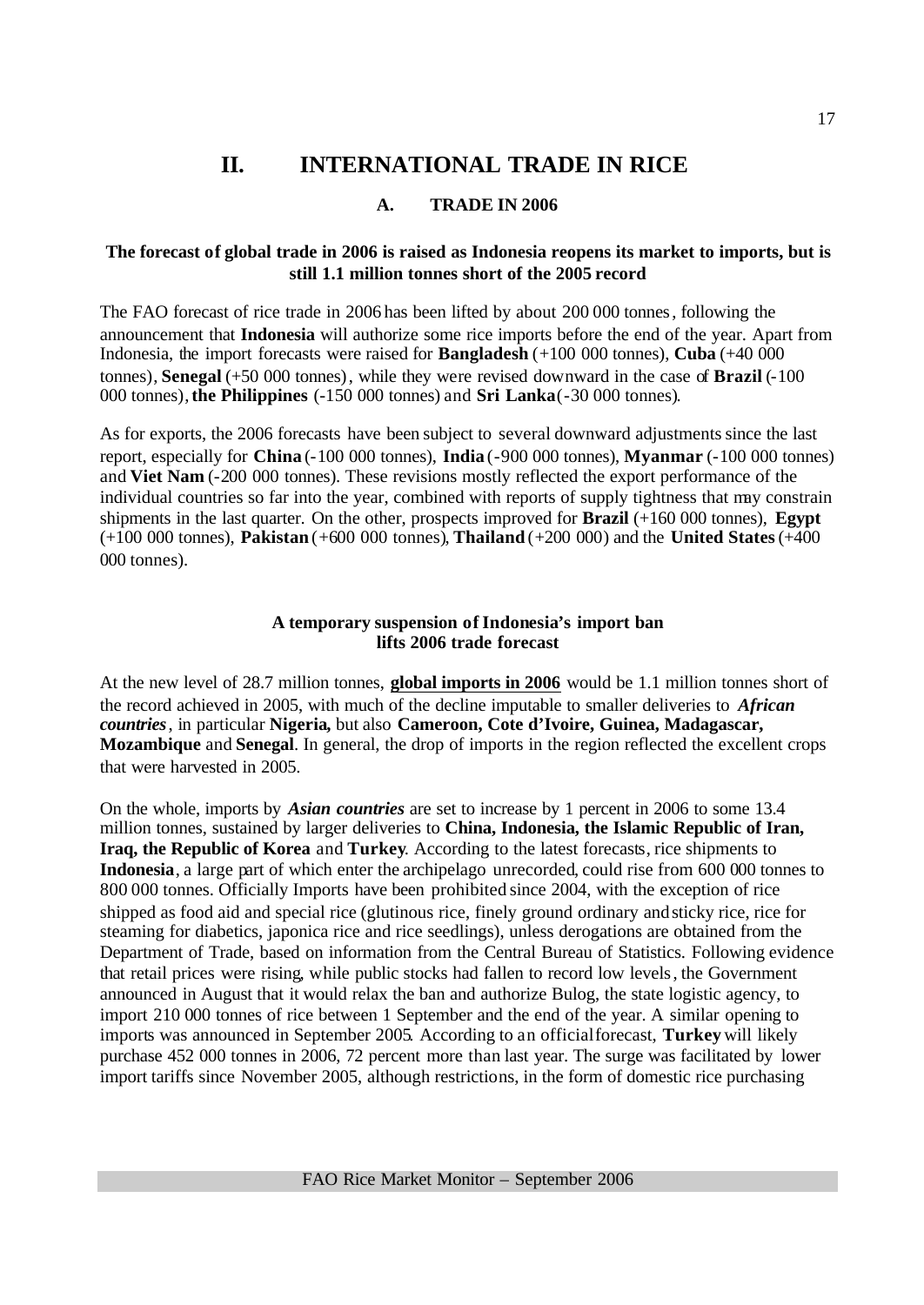requirement<sup>3</sup>, continued to be applied. The system has been challenged by the United States, resulting in the establishment of a WTO panel in February 2006.

On the other hand, **Bangladesh, Japan, the Democratic Republic of Korea** and **the Philippines** are expected to end the year with a smaller level of imports

In the *rest of the world*, purchases by **Brazil** and **the United States** are foreseen to end higher compared with 2005, while they are likely to fall in **Mexico, Panama, the Dominican Republic, Peru** and **Russia.**

# **As the end of 2006 is approaching, rice exports are constrained by tight supplies in major exporting countries**

**Global rice exports** this year are set to decline by 4 percent to 28.7 million tonnes, or 1.1 million tonnes less than the 2005 record level. Much of the decline would be on account of **India**, which is unlikely to replicate the outstanding performance of last year. Exports are also foreseen to fall in **the Republic of Korea, Myanmar, Viet Nam, Egypt** and **the United States**, mostly reflecting a dearth of supplies, which has led to the imposition of export restrictions in Myanmar, Viet Nam and Egypt. Part of the above export shortfalls is expected to be compensated by larger shipments from **Cambodia, China, Japan, Sri Lanka, Argentina, Brazil** and **Australia**. Exports from both **Thailand** and **Pakistan** are currently forecast to remain close to last year's level.

Sales by **mainland China** are anticipated to surge to 1.1 million tonnes by the end of the year, 100 000 tonnes less than previously anticipated, but 64 percent more than in 2005. Between January and August, shipments from the country ran 53 percent ahead of last year.

Between January and May, **India** shipped 1.7 million tonnes of rice only, 31 percent less than in the corresponding period in 2005. The recent increase in minimum procurement prices, which is likely to result in more expensive local supplies, could make it even more difficulty for the country to keep with last year's pace of shipments. Consequently, India's export forecast has been lowered by 600 000 tonnes to 3.5 million tonnes, which would represent a 1.5 million tonne slide compared with last year.

Export prospects have also worsened in **Myanmar,** after the Government was reported to have suspended the release of export licenses in May, in an attempt to stall a tendency for domestic prices to rise. As a result, sales from the country may fall to 100 000 tonnes in 2006, less than half the level of 220 000 tonnes shipped in 2005.

On the other hand, prospects have been raised by 600 000 tonnes for **Pakistan**, which had already exported 2.4 million tonnes between January and August, 7.5 percent more than in the first eight

<sup>3</sup> **Turkey's** tariff rates were cut last November from 32 percent to 20 percent in the case of paddy rice, from 34 percent to 25 percent in the case of husked rice, while rates were left unchanged at 43 percent on milled rice.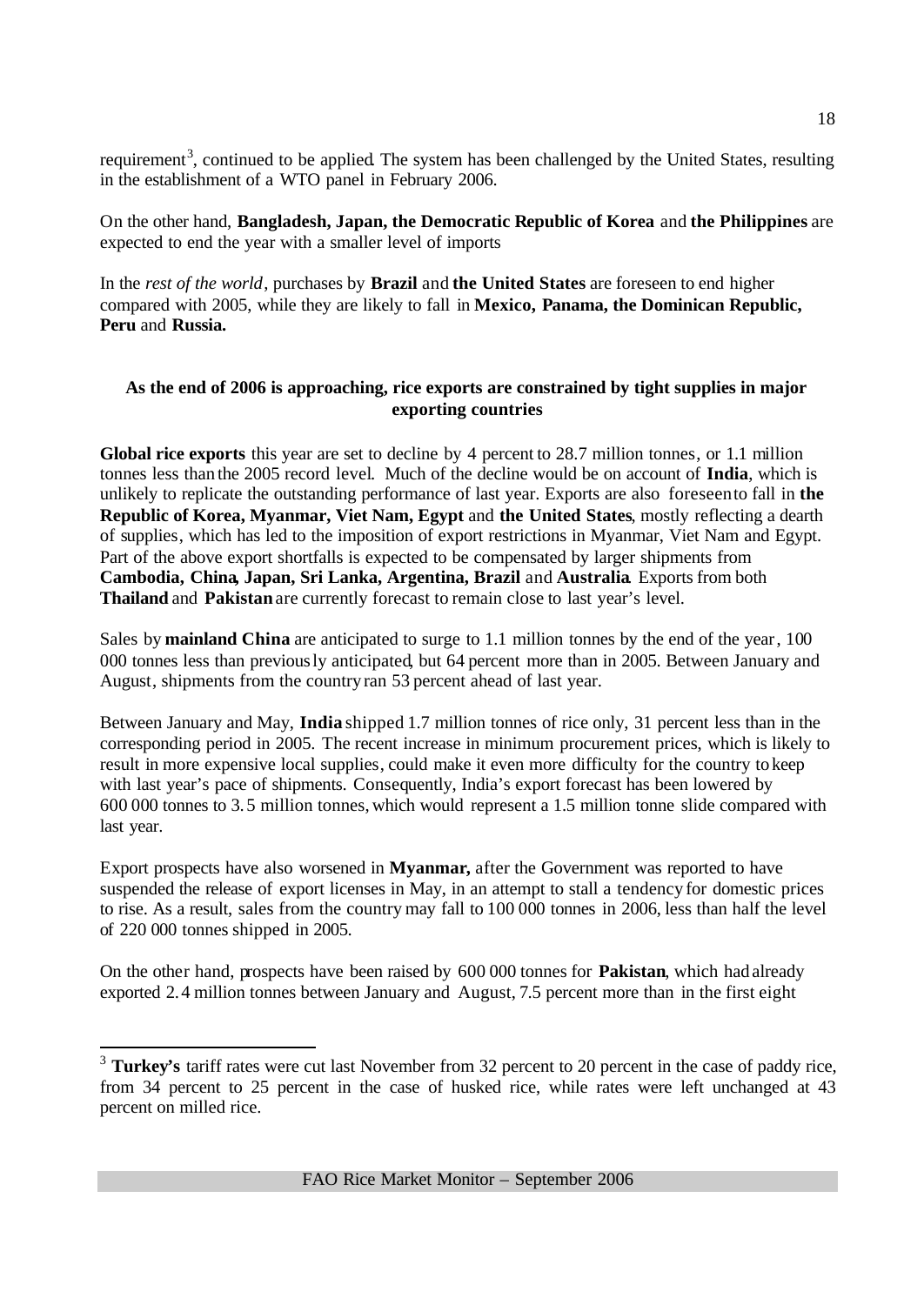months in 2005. By end December, the country is expected to ship 3.5 million tonnes, slightly more than last year's record.

A lack of storage facilities appears to have led **Sri Lanka** to approach India last July to negotiate the sale of some 50 000 tonnes paddy rice, equivalent to some 32 000 tonnes of milled rice. The selling price was reported to be particularly low, at Rs 12 per kg (US\$115.6 per tonne), well below the level paid to farmers of Rs. 16.50 per kg (US\$ 160 per tonne) for "Nadu" paddy and Rs.17.50 per kg (US\$169 per tonne) for "Samba" paddy.

The recent political upheaval in **Thailand** has added uncertainty regarding the continuation of the previous government production and export policies. However, the outlook for Thai exports has been raised by 200 000 tonnes to 7.5 million tonnes, as targeted by the Government and about the same level as last year. Supplies in the country are reportedly tight, but newly harvested rice will reach the market in November. Moreover, large public stocks might be released before the bulk of the forthcoming harvest, to free storage spa ce, which would ease the current market tightness.

Shipments from **Viet Nam** are also anticipated to be smaller. Over the first eight months of 2006, they amounted to 3.8 million tonnes, 6 percent less than in the same period last year. Given the problems that have affected the summer/autumn crop, the Government might be more adamant in keeping actual exports within its 5 million tonne official target. This would imply a 200 000 tonnes retrenchment compared with last year exceptional performance and a 200 000 tonne cutback from the previous forecast.

Outside Asia, **Egypt's** export outlook improved after the Government announced it would authorize the export of milled rice as of 1 October 2006. Apparently, the import prohibition on husked rice remains. All types of rice were banned for export from 1 July to 15 September, reflecting concerns over rising domestic prices. The country is now foreseen to ship 1 million tonnes in 2006, or 100 000 tonnes less than last year.

The latest USDA outlook of September has raised the export forecast for the **United States** by 400 000 tonnes to 3.7 million tonnes in calendar 2006, even after taking into consideration the possible negative impact of the finding of unauthorized GMO rice on US rice shipments. The new forecast would still imply a 4.2 percent contraction compared with 2005. The GMO discovery may hinder sales to the EU and Japan. Japan first reacted to the finding by imposing a suspension of US long grain rice imports, later converted into a requirement for testing of all types of US rice, while the EU has imposed that imports of long-grain rice from the United States be certified as free of the Liberty Link Rice 601 by an accredited laboratory, with the onus of the certification falling on USA exporters.

Although **Brazil** faced a much tighter supply and demand situation domestically this year, it has continued to sell rice abroad. It is now expected to export 300 000 tonnes of rice in the course of 2006, about 28 000 tonnes more than last year, but somewhat below the 400 000 tonne foreseen by IRGA (Rio Grandense Institute of Rice).

The export forecasts of the other two major exporters in South America, namely **Argentina** and **Uruguay**, remain unchanged at 390 000 tonnes and 760 000 tonnesrespectively, representing sizeable increases compared with last year.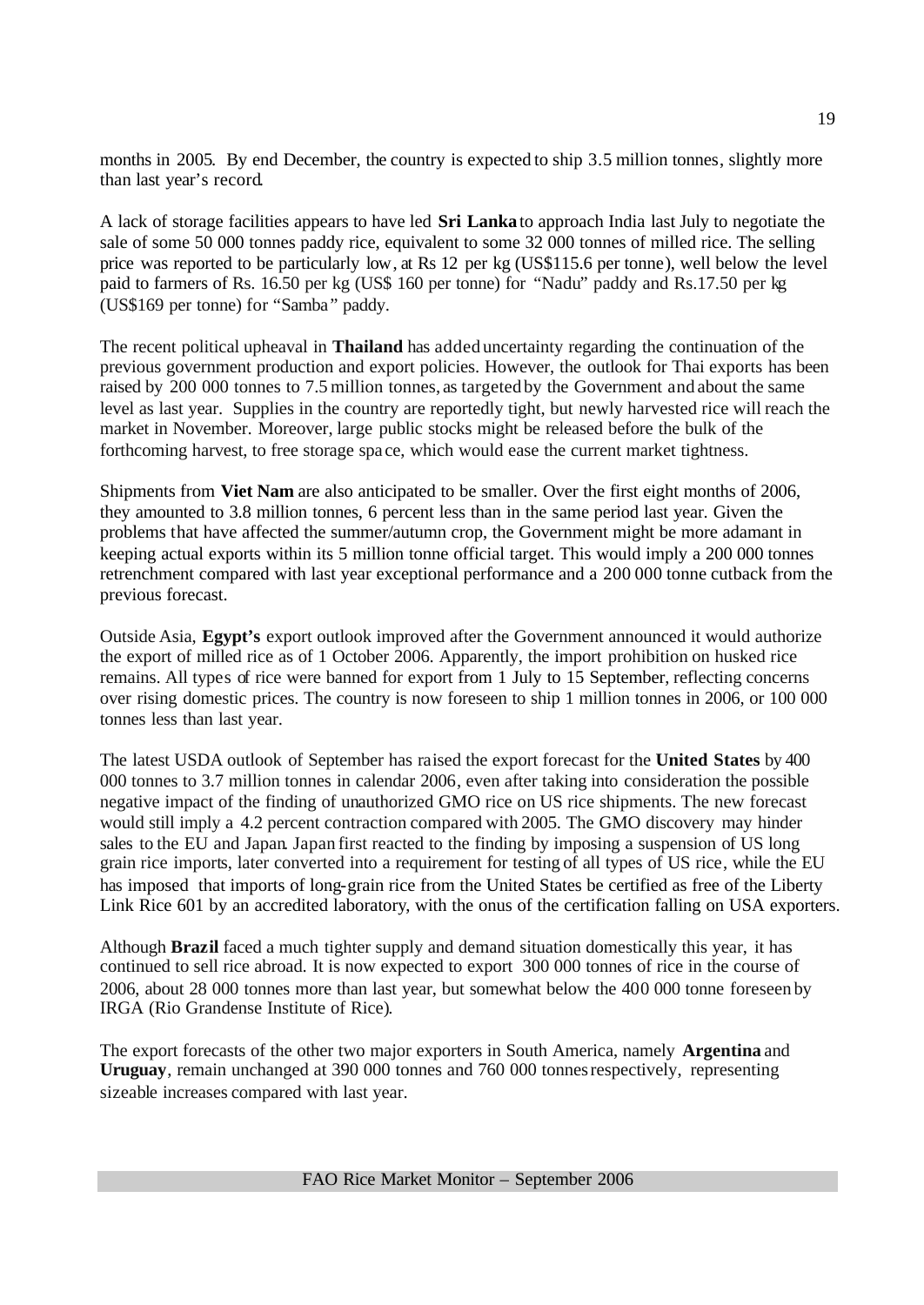The progress was even more outstanding in the case **Australia**, which is anticipated to sell some 400 000 tonnes in 2006, up from an estimated 60 000 tonnes in 2005.

# **B. TRADE IN 2007**

#### **Trade in rice may undergo a further drop in 2007**

The FAO first outlook for trade in calendar 2007, which is derived, to a large extent, from production forecasts in 2006, points to a 2.1 percent decline, to 28.1 million tonnes. However, prospects are still highly tentative, as many countries still have to harvest their 2006 main paddy crops.



#### **Lower imports by Asian countries expected to drive down trade in 2007**

The anticipated 600 000 tonne slide in **global imports next year** would mainly originate from a 5 percent contraction of demand by *Asian countries*. Several of the major traditional importers in the region are now foreseen to cut their shipments, in particular **Bangladesh, the Islamic Republic of Iran and the Philippines**, a reflection of the larger rice crops expected in 2006. In July, the **Philippines** finalized the process of negotiations with nine WTO trading partners<sup>4</sup>, after reaching an agreement with India. The WTO waiver, which had expired in June 2005, allows the country to maintain restrictions on rice imports by the private sector. As a result, the National Food Authority, a state- trading company, holds a virtual monopoly on rice importation to the

country. The likely re-imposition of a ban on imports in **Indonesia** next year may also depress rice deliveries to that market to some 600 000 tonnes. However, much will depend on the weather pattern in the coming months, as a resurgence of a strong El Niño would have major implications for the region. Purchases by the **Republic of Korea** are seen to decline next year, reflecting the abnormally large purchases that the country had to make over 2006 to fulfil its minimum market access import obligations for 2005 and 2006. Under the latest agreement to extent the WTO import waiver, the Republic of Korea should let some 266 000 tonnes of rice enter its territory next year, subject to a 5 percent import duty. The volume should be expanded every year, by enlarging the MFN quota, available to all WTO member countries

<sup>&</sup>lt;sup>4</sup> Argentina, Australia, Canada, China, Egypt, India, Pakistan, Thailand and the United States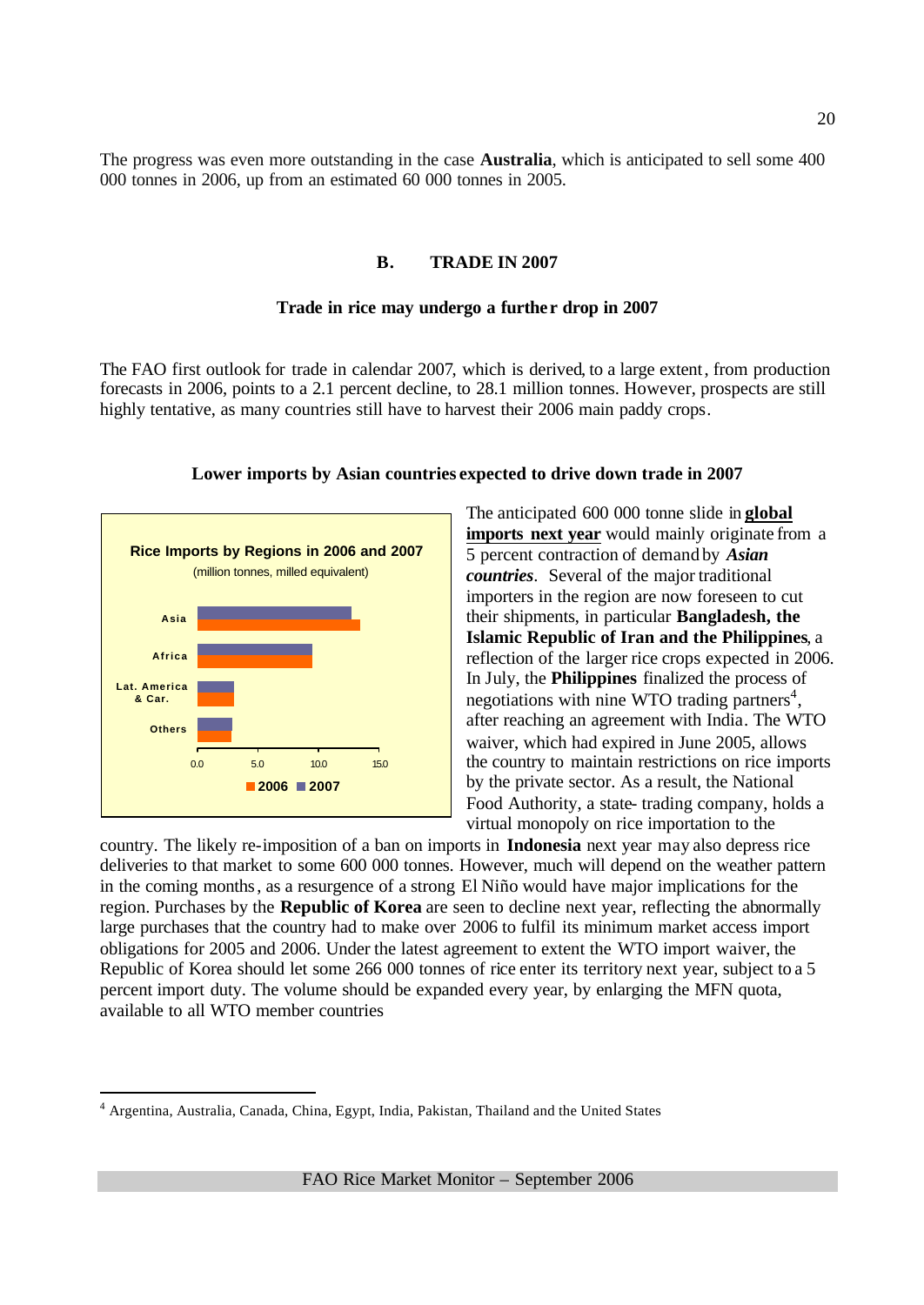|                  |         |                  | Republic of Korea: Rice Minimum Access Quota - Milled Rice, tonnes          |                               |         |          |           |  |  |
|------------------|---------|------------------|-----------------------------------------------------------------------------|-------------------------------|---------|----------|-----------|--|--|
| Calendar<br>Year | Total   | <b>MFN Quota</b> | <b>Total Country</b><br>Specific Quota                                      | <b>Country Specific Quota</b> |         |          |           |  |  |
|                  |         |                  |                                                                             | <b>United States</b>          | China   | Thailand | Australia |  |  |
| 2005             | 225,575 | 20,347           | 205,228                                                                     | 50,076                        | 116,159 | 29,963   | 9,030     |  |  |
| 2006             | 245,922 | 40,694           | 205,228                                                                     | 50,076                        | 116,159 | 29,963   | 9,030     |  |  |
| 2007             | 266,269 | 61,041           | 205,228                                                                     | 50,076                        | 116,159 | 29,963   | 9,030     |  |  |
| 2008             | 286,616 | 81,388           | 205,228                                                                     | 50,076                        | 116,159 | 29,963   | 9,030     |  |  |
| 2009             | 306,963 | 101,735          | 205,228                                                                     | 50,076                        | 116,159 | 29,963   | 9,030     |  |  |
| 2010             | 327,310 | 122,082          | 205,228                                                                     | 50,076                        | 116,159 | 29,963   | 9,030     |  |  |
| 2011             | 347,657 | 142,429          | 205,228                                                                     | 50,076                        | 116,159 | 29,963   | 9,030     |  |  |
| 2012             | 368,004 | 162,776          | 205,228                                                                     | 50,076                        | 116,159 | 29,963   | 9,030     |  |  |
| 2013             | 388,351 | 183,123          | 205,228                                                                     | 50,076                        | 116,159 | 29,963   | 9,030     |  |  |
| 2014             | 408,698 | 203,470          | 205,228                                                                     | 50,076                        | 116,159 | 29,963   | 9,030     |  |  |
|                  |         |                  | Source: USDA quoting Republic of Korea Ministry of Agriculture and Forestry |                               |         |          |           |  |  |

The volume shipped to **Iraq** is now seen to remain in the order of 1.2 million tonnes, while it may rise in the case of the **Democratic Republic of Korea**, where food shortages appear to be looming after the negative 2006 paddy season. Deliveries to the country will likely be in the form of food aid.

Rice consignments to countries in *Africa* are currently foreseen to remain very close to the 2006 current forecast, of 9.5 million tonnes. Imports by **Nigeria**, which the Government wanted to ban as of 2007, are expected to continue flowing into the country, although a tightening of controls may contribute to lower them by 100 000 tonnes to 1.7 million tonnes. The Government seems to have realized that its plan to impose an import ban on rice would not be consistent with the country's WTO obligations. Nonetheless, it has still some leeway for raising the level of protection as import tariffs were bound at WTO at 150 percent, with the possibility to add a supplementary 80 percent for administrative purposes. In 2005, rice imports were subject to a 50 percent tariff, plus a 50 percent additional levy, and other surcharges. In addition, to avert an underestimation of their value, rice imports are subject to a minimum price , depending on the country of origin.

In *North America*, the **United States** rice import outlook points to a 50 000 tonne increase in purchases in 2007, to 575 000 tonnes, reflecting high expected domestic prices and rising consumption.

Imports to *Latin America and the Caribbean* are also anticipated to remain very close to last year level, although the lingering of a current drought in the southern part of the continent could substantially alter this outlook, by boosting import requirements. On the other hand, imports by **Mexico** might rise, as the country announced it would lift the anti-dumping duties that it has been imposing on imports of long grain rice from the United States since June 2002. The move follows the rejection of Mexico's appeal by a WTO panel in November 2005.

In *Europe*, lower duties following the implementation of the new import regime , together with strong domestic prices may elicit a 100 000 tonnes increase of imports by the **European Union** to 900 000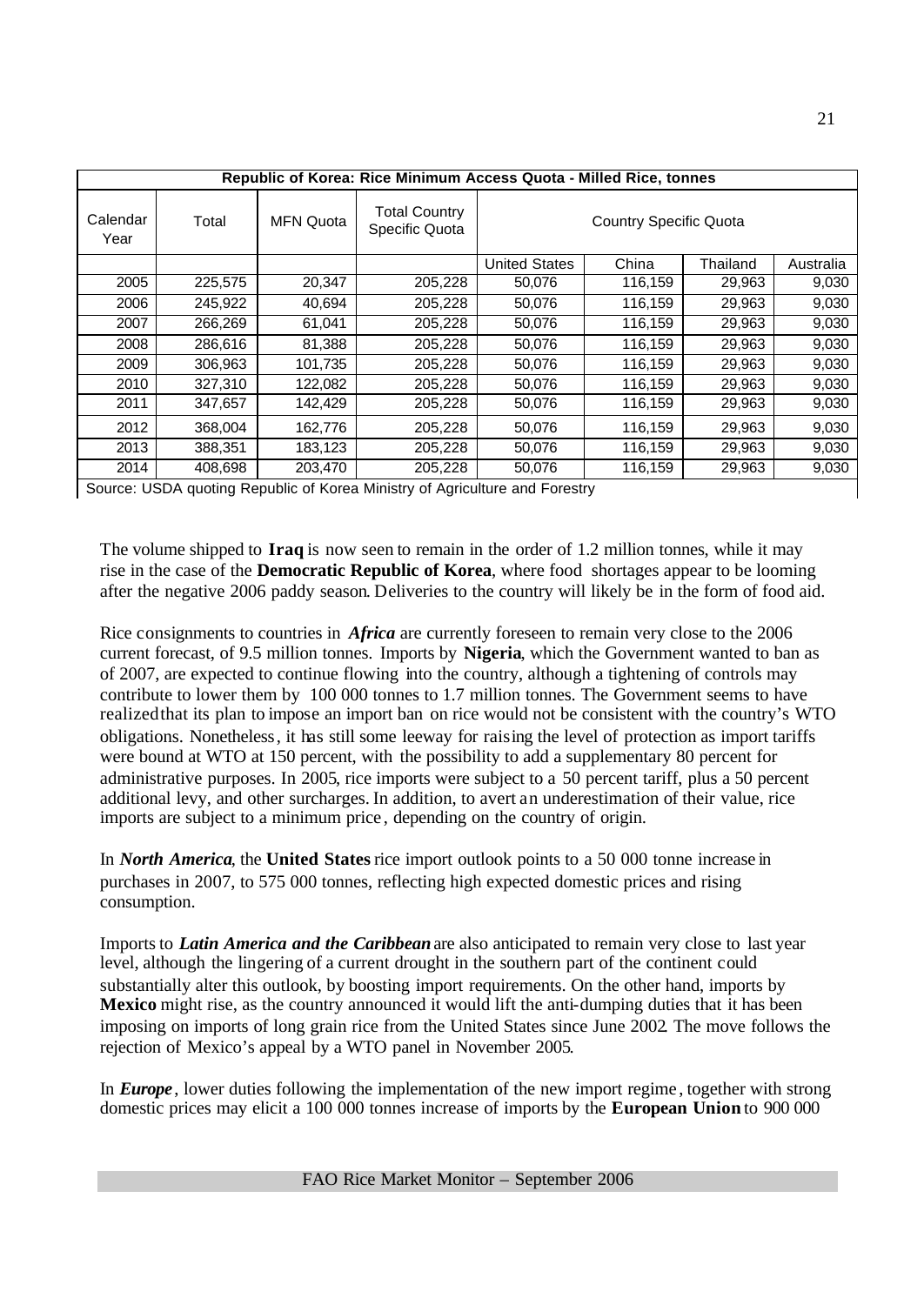tonnes in 2007. The new import rules, which have been laid down in Council Regulation No 797/2006 of 22 May 2006**,** establishes that husked rice imports (CN Code 1006 20) are subject to a duty of €30 per tonne, €42.5 per tonne or €65 per tonne depending on the volume of imports, as derived from import certificates submitted by member countries. Similarly, imports of milled and semi-milled rice (CN Code 1006 30) would be charged a duty of  $\bigoplus$  45 or  $\bigoplus$  75 also depending on the volume of imports<sup>5</sup>, as derived from import certificates. As for broken rice, falling under the CN code 1006 40 00, imports are subject to a fixed duty of €65 per tonne. Imports of husked Basmati rice falling within CN Codes 1006 20 17 and 1006 20 98 qualify for a zero rate of duty, if belonging to EU recognized Basmati varieties<sup>6</sup>.



### **Several Major exporting countries may face supply constraints in 2007**

Much of the expected decline in **world exports in 2007** is currently foreseen to result from smaller shipments of rice by the **United States**. USDA's forecast show a decline of 700 000 tonnes to 3 million tonnes next year, reflecting mainly the poor 2006 crop prospects, which may constrain availabilities and raise domestic prices. The USDA also appears to have incorporated into its forecast, the possible negative impact of the restrictions imposed by several importing countries against long grain rice imports from the United States, following findings of the LLRice 601 in rice shipments. Although that effect will likely be limited, the case appears to have brought into discussion the possibility of keeping

GM and non-GM products segregated along the marketing chain. Exports from **Australia** are also foreseen to be cut back, under the current expectation of a sharp contraction in rice planting next season. Reduced sales by **mainland China**, **Pakistan** and **Egypt** are also anticipated. By contrast, **Cambodia**, **India** and**Thailand** could export more next year, if current expectations of a good 2006 paddy season are confirmed. Exports of Basmati rice from **India**, however, might be affected by a recent decision by exporters to establish a minimum export price level, to prevent firms from undercutting each others prices.

<sup>5</sup> Compared with an annual reference volume 443 678 tonnes in 2006/07 (1 September-31 August)

<sup>6</sup> Basmati 217, Basmati 370, Basmati 386, Kernel(Basmati), Pusa Basmati**,** Ranbir Basmati, Super Basmati, Taraori Basmati (HBC-19) and Type-3 (Dehradun)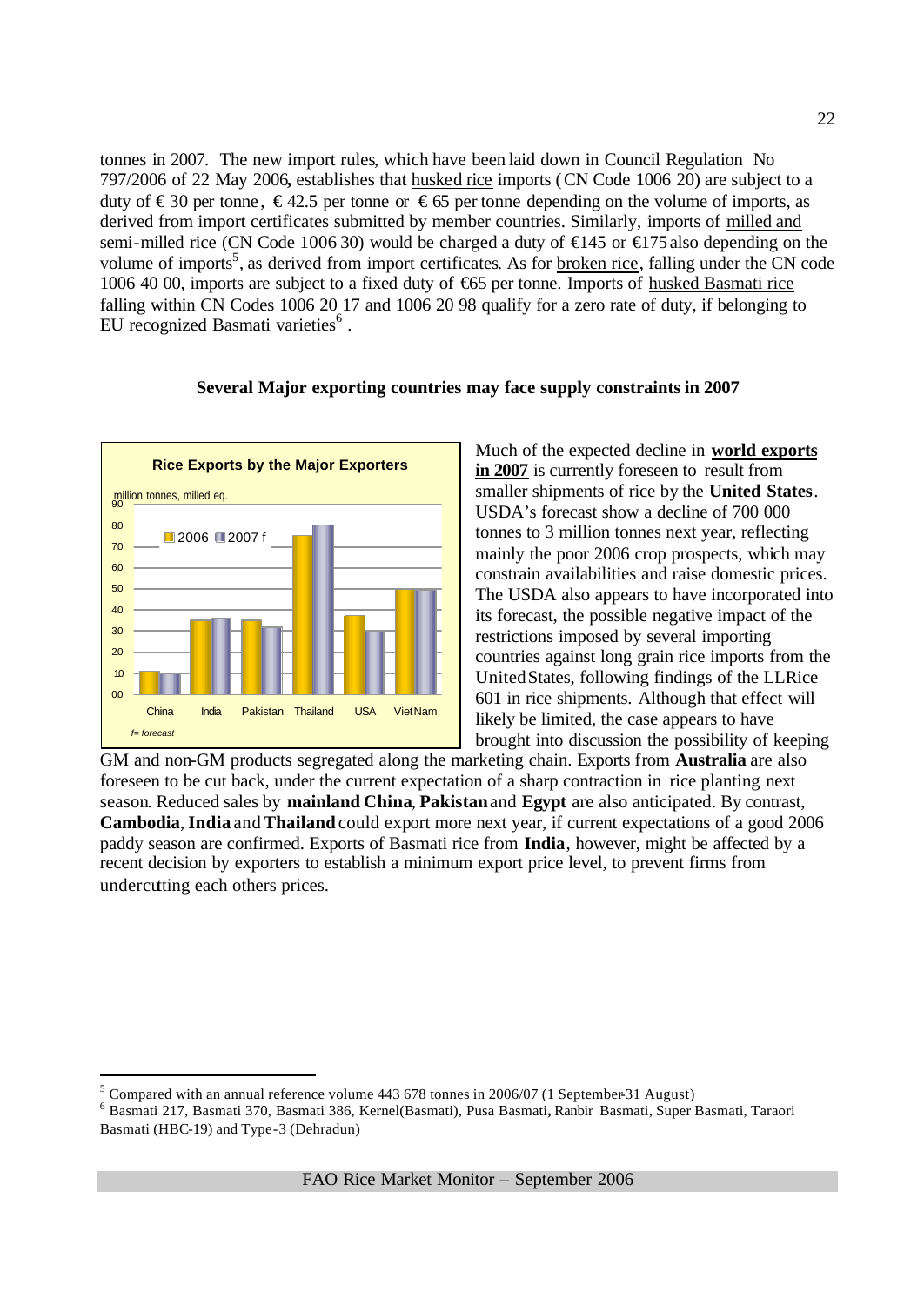# **III. STOCKS**

# **China to underpin world rice inventories at the close of the 2006/07**

**World rice inventories at the close of the 2006/07 marketing seasons** are expected to rise to 106 million tonnes, up from an estimated 104 million tonnes in 2005. **China** could account for much of the increase despite virtually no gain in production in 2006, a reflection of a falling domestic utilization. On the other hand, based on the positive 2006 production prospects, **India** and **Thailand** might end the season with a sizeable increase in stocks. In **Thailand**, much of the increase is likely to affect publicly-owned inventories, if the Government, as expected, will again procure large quantities under its 2006 rice pledging programme. The recent political turmoil has, however, raised much



uncertainty as to the fate of the existing government stocks. By contrast, in **Indonesia**, the combination of fast increasing domestic utilization, stagnating production and banned imports is likely to result in a sizeable decline in the country's carry-over. Because of limited growth in 2006 production, **Bangladesh** may also experience a drop in stocks. Rice inventories may also end lower in **Japan** and the **Republic of Korea**.

The increase in carry-over stocks would result in a higher **rice stock-to-use ratio**, an important indicator of global food security, which would pass from 24.9 percent in 2005 to 25.2 in 2006.

# **IV. INTERNATIONAL PRICES**

### **Tight supplies and policies in exporting countries keep international prices on the rise**

The strength that has dominated the rice international market since January persisted over the July to September period, as reflected in the FAO All Rice Price Index, which gained one point every month, passing from 108 in June to 111 in September.

Much of the continued firmness reflected developments in exporting countries, where supplies were generally tight. In the United States, prices remained on the rise, reaching in September levels not seen in many years, as the USDA's scaled down the outlook of the 2006 crop. Indeed, the finding of unauthorized GM rice in commercial shipments only triggered a short-lived price slump in the immediate aftermath of the news release, in mid-August. Viet Nam's rice quotations also grew stronger, lifted by a robust demand and limited supplies, a trend evident since June; in India, export prices, which have been fairly stable since April, were underpinned by the announcement, in September, of increases in the domestic procurement prices. On the other hand, the availability of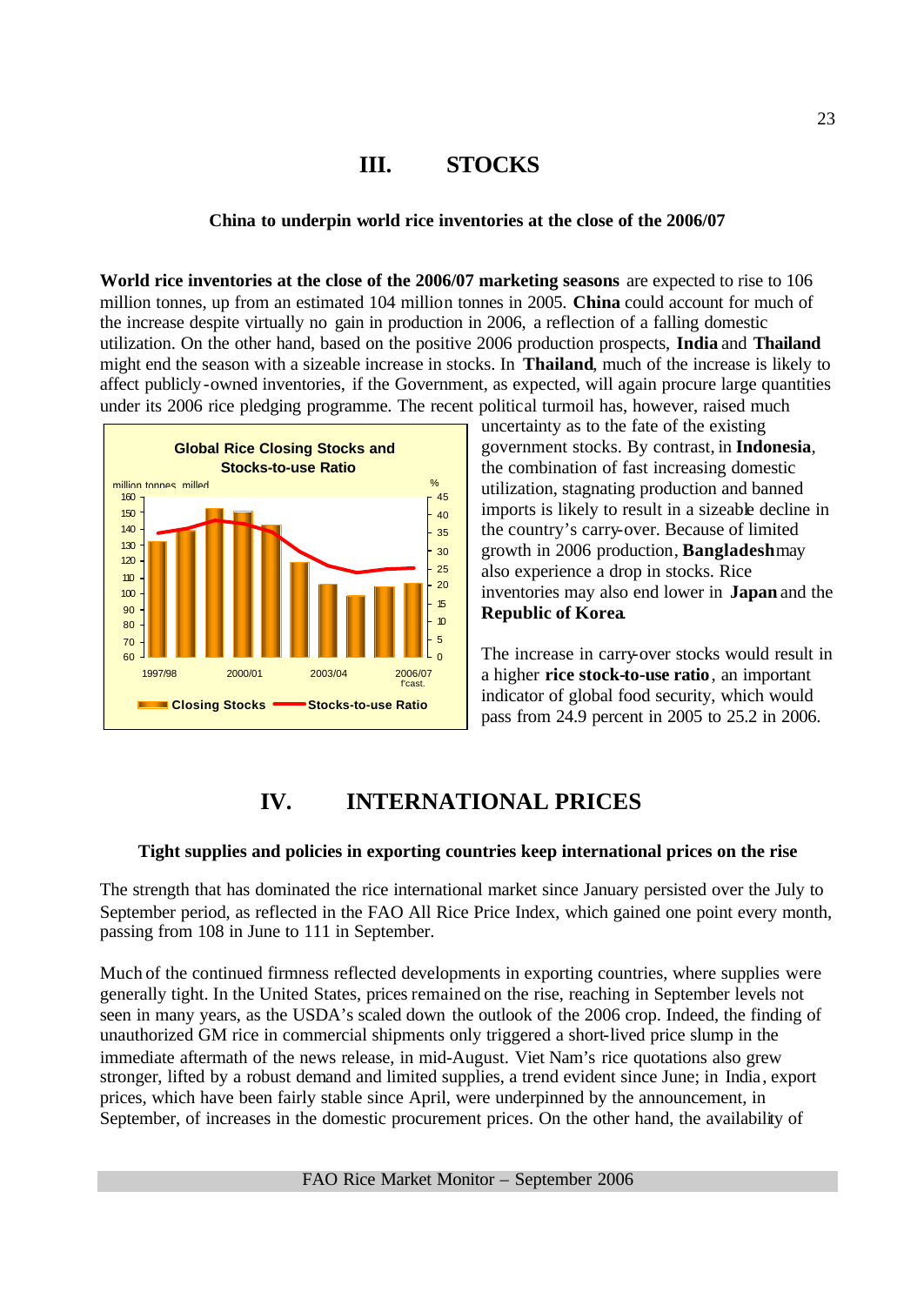



September, after the government procurement, bearing on the 2005 second paddy crop, ended on 31 July. On the import side, demand by African countries subsided in September, after several months of large purchases. However, continued demand by countries in the Near East and the Philippines and, since August, the announcement that Indonesia would be granting some licenses for imports this year have provided renewed vigour to the market.

freshly harvested supplies tended to depress somewhat prices in Pakistan and Egypt in September, after two months of relatively high quotations. Thai rice was also priced lower in August and

> Regarding price prospects in the coming months, the political upheaval in Thailand has raised a number of uncertainties regarding the fate of the large rice inventories in the hand of the government and on the procurement programme for the main 2006 crop, which is normally launched on  $1<sup>st</sup>$ November, with the provision to purchase up to 9 million tonnes from farmers. In general, however, the world rice market situation is expected to remain tight until the end of the year, reflecting constraints in major exporting countries. For instance, according to the government 5 million tonne export target, Viet Nam only has 500 000 tonnes left to sell between September and December, well short of the 1.1 million tonnes it shipped over the same period last year. Although lifting its temporary ban on rice exports as of 1 October, Egypt maintained restrictions on husked rice sales abroad. The higher support price in India and limited supplies from the single crop in China will also tend to make rice from these countries dearer. Thus, although import demand may weaken in the coming months, when many northern hemisphere countries will have harvested their main crops, international rice prices are likely to remain on the rise, a tendency that could become particularly marked should there be confirmation of a strong El Niño recurrence.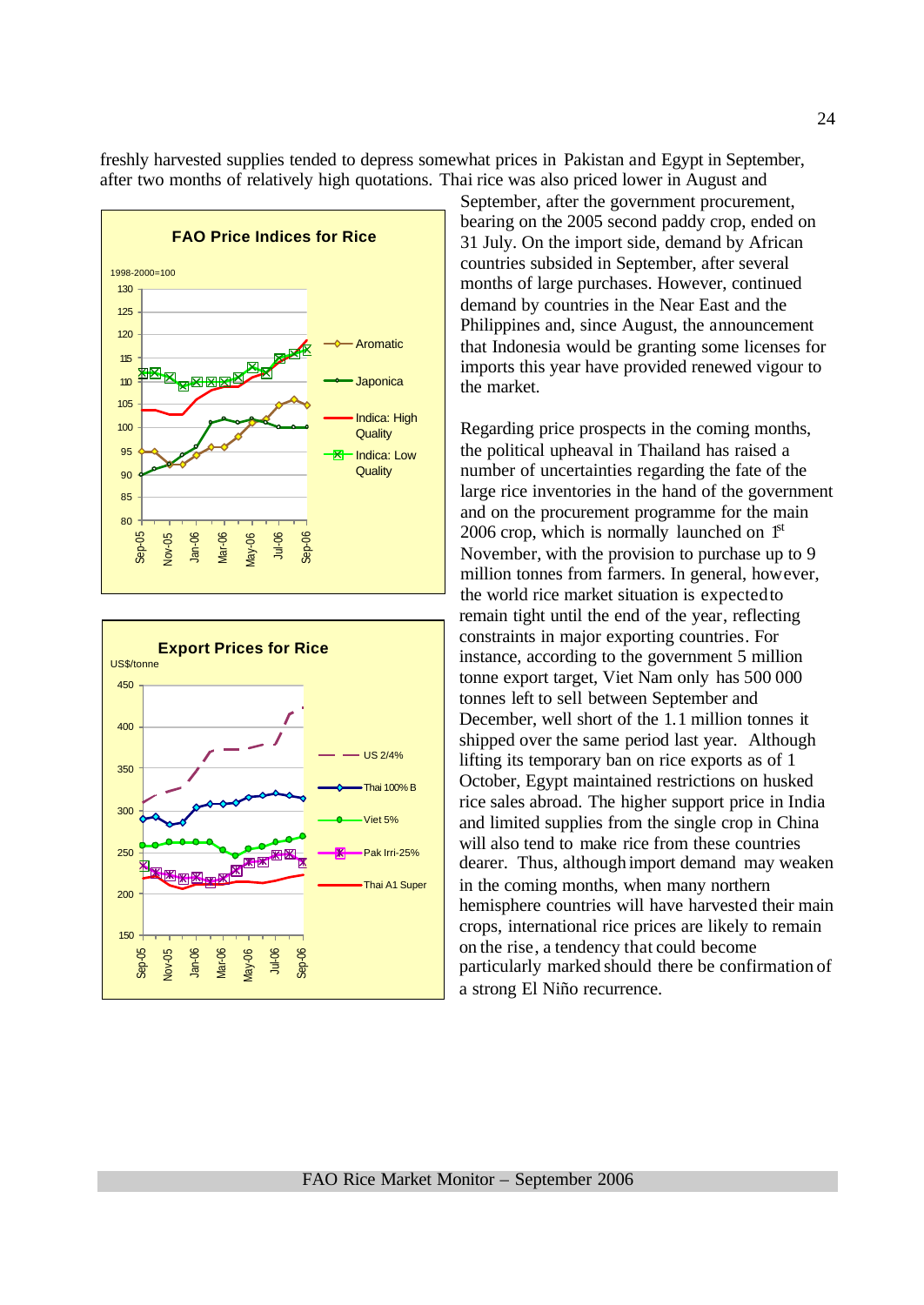|      |           |     | <b>FAO Rice Price Indices</b> |                     |          |          |
|------|-----------|-----|-------------------------------|---------------------|----------|----------|
|      |           | All | Indica                        |                     | Japonica | Aromatic |
|      |           |     | High                          | Low                 |          |          |
|      |           |     |                               | $1998 - 2000 = 100$ |          |          |
| 2001 |           | 74  | 74                            | 74                  | 76       | 69       |
| 2002 |           | 72  | 73                            | 75                  | 67       | 74       |
| 2003 |           | 82  | 79                            | 81                  | 82       | 91       |
| 2004 |           | 104 | 101                           | 110                 | 104      | 96       |
| 2005 |           | 103 | 104                           | 115                 | 92       | 94       |
| 2005 | September | 101 | 104                           | 112                 | 90       | 95       |
|      | October   | 101 | 104                           | 112                 | 91       | 95       |
|      | November  | 101 | 103                           | 111                 | 92       | 92       |
|      | December  | 101 | 103                           | 109                 | 94       | 92       |
| 2006 | January   | 103 | 106                           | 110                 | 96       | 94       |
|      | February  | 105 | 108                           | 110                 | 101      | 96       |
|      | March     | 106 | 109                           | 110                 | 102      | 96       |
|      | April     | 106 | 109                           | 111                 | 101      | 98       |
|      | May       | 108 | 111                           | 113                 | 102      | 101      |
|      | June      | 108 | 112                           | 112                 | 101      | 102      |
|      | July      | 109 | 114                           | 115                 | 100      | 105      |
|      | August    | 110 | 116                           | 116                 | 100      | 106      |
|      | September | 111 | 119                           | 117                 | 100      | 105      |
| 2005 | Jan.-Sep. | 103 | 105                           | 116                 | 93       | 94       |
| 2006 | Jan.-Sep. | 107 | 112                           | 113                 | 100      | 100      |

*Source : FAO* 

*N.B. - The FAO Rice Price Index is based on 16 rice export quotations. "Quality" is defined by the percentage of broken kernels, with high (low) quality referring to rice with less (equal to or more) than 20 percent brokens. The Sub-Index for Aromatic Rice follows movements in prices of Basmati and Fragrant rice.*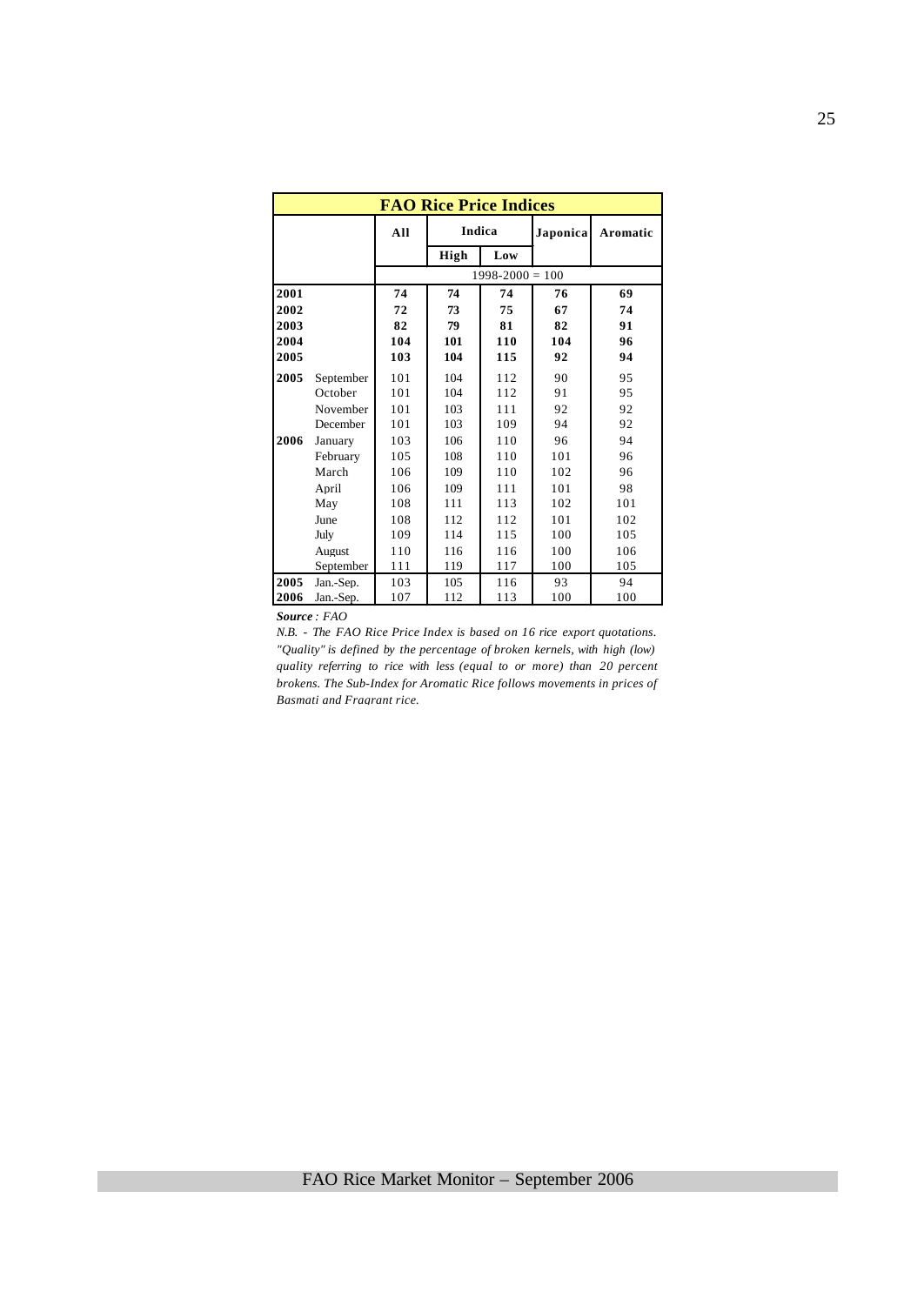|                      | <b>EXPORT PRICES FOR RICE</b>                     |                           |                               |                   |                   |                     |                     |                   |                                          |                                              |                                                                         |                                   |                          |
|----------------------|---------------------------------------------------|---------------------------|-------------------------------|-------------------|-------------------|---------------------|---------------------|-------------------|------------------------------------------|----------------------------------------------|-------------------------------------------------------------------------|-----------------------------------|--------------------------|
|                      | Thai<br>White<br>100% B<br><b>Second</b><br>grade | Thai<br>Parboiled<br>100% | U.S.<br>Long<br>Grain<br>2,4% | <b>Viet</b><br>5% | Thai<br>25%       | <b>India</b><br>25% | <b>Viet</b><br>25%  | Pak<br>25%        | Thai<br>${\bf A1}$<br><b>Super</b><br>1/ | U.S.<br>California<br><b>Medium</b><br>Grain | Egypt<br><b>Short</b><br>Grain,<br>Grade<br>2,6% 178<br><b>Camolino</b> | Pak<br><b>Basmati</b><br>Ordinary | Thai<br>Fragrant<br>100% |
|                      |                                                   |                           |                               |                   |                   |                     | US \$/tonne, f.o.b. |                   |                                          |                                              |                                                                         |                                   |                          |
| 2001<br>2002<br>2003 | 177<br>197<br>201                                 | 194<br>194<br>196         | 264<br>207<br>284             | 166<br>187<br>183 | 153<br>171<br>176 | 185<br>140<br>163   | 148<br>168<br>167   | 148<br>159<br>175 | 135<br>151<br>151                        | 267<br>271<br>370                            | 204<br>279<br>291                                                       | 332<br>366<br>357                 | 275<br>306<br>449        |
| 2004<br>2005         | 244<br>291                                        | 247<br>285                | 372<br>319                    | 224<br>255        | 225<br>259        | n.a.<br>236         | 212<br>239          | 230<br>235        | 207<br>219                               | 493<br>418                                   | 317<br>327                                                              | 468<br>473                        | 443<br>404               |
| 2005                 |                                                   |                           |                               |                   |                   |                     |                     |                   |                                          |                                              |                                                                         |                                   |                          |
| September            | 290                                               | 287                       | 309                           | 258               | 258               | 229                 | 240                 | 234               | 218                                      | 441                                          | 326                                                                     | 475                               | 401                      |
| October              | 293                                               | 286                       | 318                           | 258               | 260               | 236                 | 240                 | 225               | 221                                      | 474                                          | 315                                                                     | 475                               | 395                      |
| November             | 283                                               | 275                       | 324                           | 261               | 250               | 236                 | 243                 | 223               | 211                                      | 507                                          | 312                                                                     | 488                               | 383                      |
| December             | 286                                               | 276                       | 327                           | 262               | 251               | 237                 | 243                 | 218               | 206                                      | 507                                          | 339                                                                     | 500                               | 388                      |
| 2006                 |                                                   |                           |                               |                   |                   |                     |                     |                   |                                          |                                              |                                                                         |                                   |                          |
| January              | 303                                               | 286                       | 346                           | 261               | 263               | 237                 | 244                 | 220               | 212                                      | 507                                          | 341                                                                     | 500                               | 408                      |
| February<br>March    | 307<br>308                                        | 289<br>290                | 370<br>373                    | 261<br>252        | 263<br>265        | 238<br>238          | 245<br>240          | 215<br>218        | 212<br>212                               | 507<br>491                                   | 348<br>358                                                              | 500<br>500                        | 423<br>436               |
| April                | 309                                               | 290                       | 373                           | 246               | 267               | 243                 | 231                 | 228               | 215                                      | 485                                          | 361                                                                     | 500                               | 442                      |
| May                  | 316                                               | 296                       | 375                           | 253               | 271               | 243                 | 237                 | 238               | 215                                      | 498                                          | 357                                                                     | 513                               | 467                      |
| June                 | 318                                               | 299                       | 379                           | 256               | 272               | 243                 | 233                 | 239               | 213                                      | 507                                          | 373                                                                     | 525                               | 479                      |
| July                 | 321                                               | 311                       | 379                           | 262               | 274               | 243                 | 245                 | 247               | 216                                      | 507                                          | $\cdots$ 3                                                              | 525                               | 511                      |
| August               | 318                                               | 311                       | 415                           | 265               | 274               | 243                 | 250                 | 248               | 220                                      | 507                                          | 3/<br>$\ldots$                                                          | 525                               | 520                      |
| September            | 314                                               | 308                       | 423                           | 269               | 272               | 252                 | 252                 | 237               | 222                                      | 507                                          | 358                                                                     | 525                               | 515                      |
| 2005 Jan.-Sep.       | 292                                               | 287                       | 318                           | 253               | 261               | 235                 | 239                 | 240               | 221                                      | 392                                          | 328                                                                     | 469                               | 409                      |
| 2006 Jan.-Sep.       | 313                                               | 298                       | 381                           | 258               | 269               | 242                 | 242                 | 232               | 215                                      | 502                                          | 357                                                                     | 513                               | 467                      |

**Sources**: Jackson Son & Co. (London) Ltd. and other public sources.

1/ White broken rice. 2/ No. 1, maximum 4-percent brokens, sacked, California mill. This series replaces the U.S. medium grain No.2, 4% the quotations of which have been missing since September 2005. 3/ Not quoted.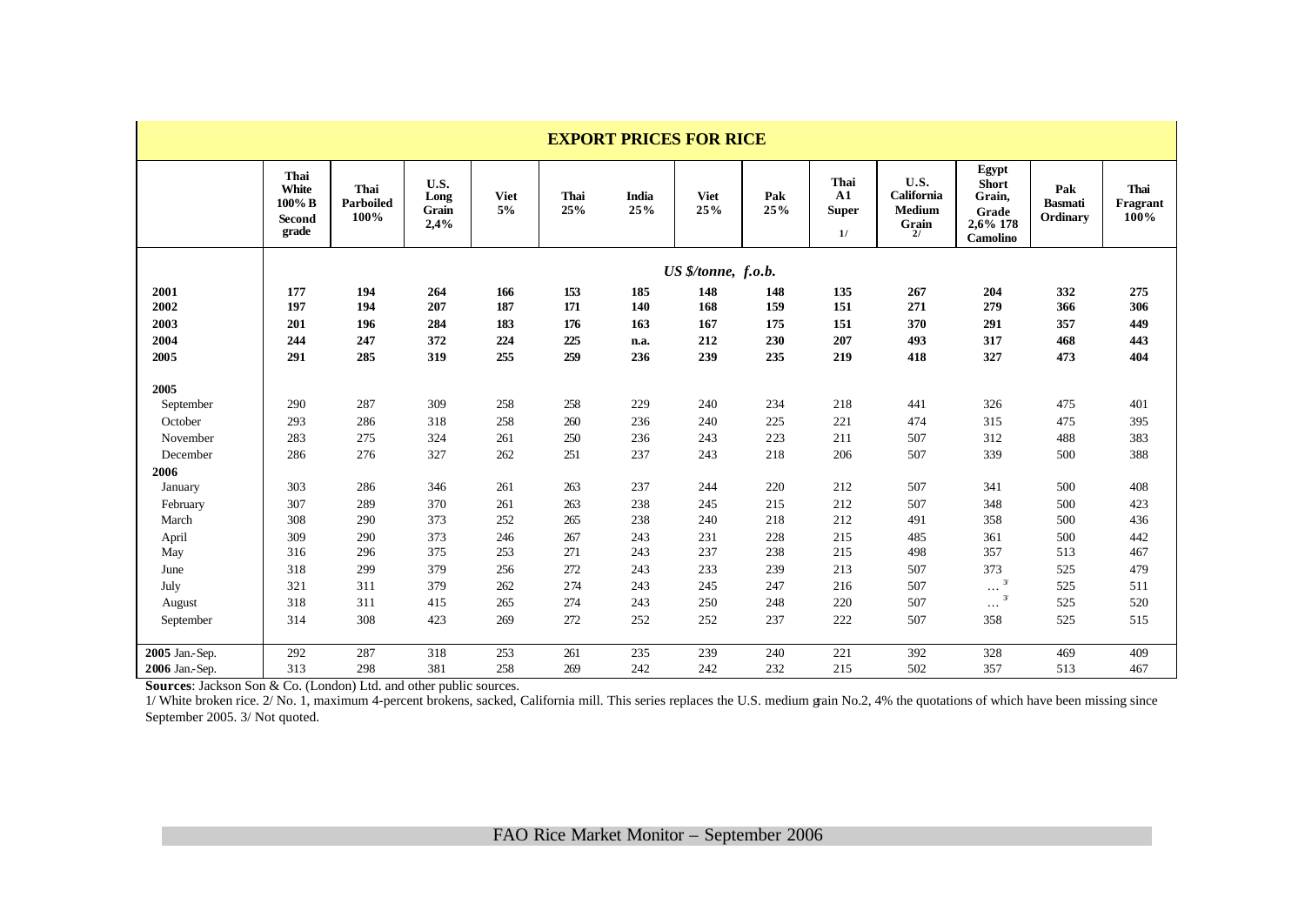| WORLD PADDY PRODUCTION          |             |                     |                    | <b>WORLD IMPORTS OF RICE</b> |            |                        |                            |
|---------------------------------|-------------|---------------------|--------------------|------------------------------|------------|------------------------|----------------------------|
|                                 | 2004        | 2005<br>(estimated) | 2006<br>(forecast) |                              | 2005       | 2006<br>(estimated)    | $2007^{1/2}$<br>(forecast) |
|                                 |             | million tonnes      |                    |                              |            | million tonnes, milled |                            |
| <b>WORLD</b>                    | 608.0       | 631.7               | 635.4              | <b>WORLD</b>                 | 29.8       | 28.7                   | 28.1                       |
| Developing countries            | 581.9       | 605.9               | 611.1              | Developing countries         | 25.4       | 24.4                   | 23.6                       |
| Developed countries             | 26.1        | 25.8                | 24.2               | Developed countries          | 4.3        | 4.3                    | 4.5                        |
| <b>ASIA</b>                     | 548.4       | 570.8               | 575.7              | <b>ASIA</b>                  | 13.3       | 13.4                   | 12.7                       |
| Bangladesh                      | 37.7        | 40.3                | 41.0               | Bangladesh                   | 1.0        | 0.7                    | 0.5                        |
| Cambodia                        | 4.2         | 6.0                 | 6.5                | China                        | 1.0        | 1.3                    | 1.3                        |
| China                           | 180.5       | 182.1               | 181.5              | of which Taiwan Prov.        | 0.1        | 0.2                    | 0.2                        |
| of which Taiwan Prov.           | 1.4         | 1.5                 | 1.5                | Indonesia                    | 0.6        | 0.8                    | 0.6                        |
| India                           | 124.7       | 136.6               | 140.0              | Iran, Islamic Rep. of        | 1.1        | 1.2                    | 1.0                        |
| Indonesia                       | 54.1        | 54.2                | 54.8               | Iraq                         | 1.0        | 1.2                    | 1.2                        |
| Iran, Islamic Rep. of           | 31          | 3.3                 | 3.4                | Japan                        | 0.8        | 0.7<br>0.8             | 0.8                        |
| Japan                           | 10.9<br>6.7 | 11.3<br>6.4         | 10.4<br>6.3        | Malaysia                     | 0.8<br>1.8 | 1.7                    | 0.8<br>1.4                 |
| Korea Rep. of<br>Myanmar        | 23.7        | 24.5                | 24.8               | Philippines<br>Saudi Arabia  | 1.0        | 1.1                    | 1.1                        |
| Pakistan                        | 7.5         | 8.3                 | 8.1                | Sri Lanka                    | 0.1        | 0.0                    | 0.0                        |
| Philippines                     | 14.5        | 15.1                | 15.5               |                              |            |                        |                            |
| Sri Lanka                       | 2.6         | 3.2                 | 3.3                | <b>AFRICA</b>                | 10.6       | 9.5                    | 9.5                        |
| Thailand                        | 28.5        | 30.0                | 30.6               | Côte d'Ivoire                | 0.9        | 0.9                    | 0.9                        |
| Viet Nam                        | 36.2        | 35.8                | 36.7               | Nigeria                      | 2.3        | 1.8                    | 1.7                        |
|                                 |             |                     |                    | Senegal                      | 0.9        | 0.8                    | 0.9                        |
| <b>AFRICA</b>                   | 19.4        | 20.8                | 21.5               | South Africa                 | 0.8        | 0.7                    | 0.8                        |
| North Africa                    | 6.4         | 6.2                 | 6.2                | <b>CENTRAL AMERICA</b>       | 2.3        | 2.2                    | 2.2                        |
| Egypt                           | 6.4         | 6.1                 | 6.2                | Cuba                         | 0.7        | 0.7                    | 0.7                        |
|                                 |             |                     |                    | Mexico                       | 0.5        | 0.5                    | 0.5                        |
| Sub-Saharan Africa              | 13.0        | 14.6                | 15.3               |                              |            |                        |                            |
| Western Africa<br>Côte d'Ivoire | 8.1<br>1.2  | 9.1<br>1.2          | 9.8<br>1.2         | SOUTH AMERICA<br>Brazil      | 0.8<br>0.5 | 0.8<br>(1.6)           | 0.8<br>0.5                 |
| Guinea                          | 0.9         | 1.0                 | 1.0                | Peru                         | 0.1        | 0.1                    | 0.1                        |
| Mali                            | 0.7         | 0.9                 | 1.0                |                              |            |                        |                            |
| Nigeria                         | 3.5         | 4.2                 | 4.8                | <b>NORTH AMERICA</b>         | 0.7        | 0.9                    | 0.9                        |
| Central Africa                  | 0.4         | 0.4                 | 0.4                | Canada                       | 0.3        | 0.3                    | 0.3                        |
| Eastern Africa                  | 1.2         | 1.4                 | 1.3                | <b>United States</b>         | 0.4        | 0.5                    | 0.6                        |
| Tanzania                        | 0.9         | 1.0                 | 0.9                |                              |            |                        |                            |
| Southern Africa                 | 3.3         | 3.6                 | 3.8                | <b>EUROPE</b>                | 1.6        | 1.6                    | 1.6                        |
| Madagascar                      | 3.0         | 3.4                 | 3.5                | <b>EU</b>                    | 0.8        | 0.8                    | 0.9                        |
| Mozambique                      | 0.2         | 0.2                 | 0.2                | Russian Fed.                 | 0.4        | 0.3                    | 0.3                        |
| <b>CENTRAL AMERICA</b>          | 2.3         | 2.3                 | 2.5                | <b>OCEANIA</b>               | 0.4        | 0.4                    | 0.4                        |
| Cuba                            | 0.5         | 0.4                 | 0.5                |                              |            |                        |                            |
| Dominican Rep.<br>Mexico        | 0.6         | 0.6                 | 0.7                |                              |            |                        |                            |
|                                 | 0.3         | 0.3                 | 0.3                | WORLD EXPORTS OF RICE        |            |                        |                            |
| SOUTH AMERICA                   | 23.3        | 24.1                | 22.4               |                              |            |                        |                            |
| Argentina                       | 1.1         | 1.0                 | 1.2                |                              | 2005       | 2006<br>(estimated)    | $2007^{1/2}$<br>(forecast) |
| Brazil                          | 12.8        | 13.2                | 11.6               |                              |            |                        |                            |
| Colombia                        | 2.7         | 2.5                 | 2.3                |                              |            | million tonnes, milled |                            |
| Peru                            | 1.8         | 2.5                 | 2.4                |                              |            |                        |                            |
| Uruguay                         | 1.3         | 1.2                 | 1.3                | <b>WORLD</b>                 | 29.8       | 28.7                   | 28.1                       |
|                                 |             |                     |                    | Developing countries         | 25.5       | 24.1                   | 24.7                       |
| <b>NORTH AMERICA</b>            | 10.5        | 10.1                | 8.8                | Developed countries          | 4.3        | 4.6                    | 3.5                        |
| <b>United States</b>            | 10.5        | 10.1                | 8.8                |                              |            |                        |                            |
|                                 |             |                     |                    | <b>ASIA</b>                  | 22.9       | 21.6                   | 22.0                       |
| <b>EUROPE</b>                   | 3.4         | 3.4                 | 3.3                | China                        | 0.7        | 1.1                    | 1.0                        |
| EU                              | 2.8         | 2.7                 | 2.6                | of which Taiwan Prov.        | 0.0        | 0.0                    | 0.0                        |
| <b>OCEANIA</b>                  | 0.6         | 0.3                 | 1.1                | India<br>Myanmar             | 5.0<br>0.2 | 3.5<br>0.1             | 3.6<br>0.1                 |
| Australia                       | 0.5         | 0.3                 | 1.0                | Pakistan                     | 3.5        | 3.5                    | 3.2                        |
|                                 |             |                     |                    | Thailand                     | 75         | 7 <sup>5</sup>         | 80                         |

|            | <b>DY PRODUCTION</b> |                    |                |                        | WORLD IMPORTS OF RICE |                        |                                        |  |  |  |
|------------|----------------------|--------------------|----------------|------------------------|-----------------------|------------------------|----------------------------------------|--|--|--|
| 2004       | 2005<br>(estimated)  | 2006<br>(forecast) |                |                        | 2005                  | 2006<br>(estimated)    | $\boldsymbol{2007}^{1/}$<br>(forecast) |  |  |  |
|            | million tonnes       |                    |                |                        |                       | million tonnes, milled |                                        |  |  |  |
| 608.0      | 631.7                | 635.4              | <b>WORLD</b>   |                        | 29.8                  | 28.7                   | 28.1                                   |  |  |  |
| 581.9      | 605.9                | 611.1              |                | Developing countries   | 25.4                  | 24.4                   | 23.6                                   |  |  |  |
| 26.1       | 25.8                 | 24.2               |                | Developed countries    | 4.3                   | 4.3                    | 4.5                                    |  |  |  |
| 548.4      | 570.8                | 575.7              | <b>ASIA</b>    |                        | 13.3                  | 13.4                   | 12.7                                   |  |  |  |
| 37.7       | 40.3                 | 41.0               |                | Bangladesh             | 1.0                   | 0.7                    | 0.5                                    |  |  |  |
| 4.2        | 6.0                  | 6.5                | China          |                        | 1.0                   | 1.3                    | 1.3                                    |  |  |  |
| 180.5      | 182.1                | 181.5              |                | of which Taiwan Prov.  | 0.1                   | 0.2                    | 0.2                                    |  |  |  |
| 1.4        | 1.5                  | 1.5                | Indonesia      |                        | 0.6                   | 0.8                    | 0.6                                    |  |  |  |
| 124.7      | 136.6                | 140.0              |                | Iran, Islamic Rep. of  | 1.1                   | 1.2                    | 1.0                                    |  |  |  |
| 54.1       | 54.2                 | 54.8               | Iraq           |                        | 1.0                   | 1.2.                   | 1.2                                    |  |  |  |
| 3.1        | 3.3                  | 3.4                | Japan          |                        | 0.8                   | 0.7                    | 0.8                                    |  |  |  |
| 10.9       | 11.3                 | 10.4               | Malaysia       |                        | 0.8                   | 0.8                    | 0.8                                    |  |  |  |
| 6.7        | 6.4                  | 6.3                |                | Philippines            | 1.8                   | 1.7                    | 1.4                                    |  |  |  |
| 23.7       | 24.5                 | 24.8               |                | Saudi Arabia           | 1.0                   | 1.1                    | 1.1                                    |  |  |  |
| 7.5        | 8.3                  | 8.1                | Sri Lanka      |                        | 0.1                   | 0.0                    | 0.0                                    |  |  |  |
| 14.5       | 15.1                 | 15.5               |                |                        |                       |                        |                                        |  |  |  |
| 2.6        | 3.2                  | 3.3                | <b>AFRICA</b>  |                        | 10.6                  | 9.5                    | 9.5                                    |  |  |  |
| 28.5       | 30.0                 | 30.6               |                | Côte d'Ivoire          | 0.9                   | 0.9                    | 0.9                                    |  |  |  |
| 36.2       | 35.8                 | 36.7               | Nigeria        |                        | 2.3                   | 1.8                    | 1.7                                    |  |  |  |
|            |                      |                    | Senegal        |                        | 0.9                   | 0.8                    | 0.9                                    |  |  |  |
| 19.4       | 20.8                 | 21.5               |                | South Africa           | 0.8                   | 0.7                    | 0.8                                    |  |  |  |
| 6.4        | 6.2                  | 6.2                |                | <b>CENTRAL AMERICA</b> | 2.3                   | 2.2                    | 2.2                                    |  |  |  |
| 6.4        | 6.1                  | 6.2                | Cuba           |                        | 0.7                   | 0.7                    | 0.7                                    |  |  |  |
|            |                      |                    | Mexico         |                        | 0.5                   | 0.5                    | 0.5                                    |  |  |  |
| 13.0       | 14.6                 | 15.3               |                |                        |                       |                        |                                        |  |  |  |
| 8.1<br>1.2 | 9.1<br>1.2           | 9.8<br>1.2         | Brazil         | SOUTH AMERICA          | 0.8<br>0.5            | 0.8<br>0.6             | 0.8<br>0.5                             |  |  |  |
| 0.9        | 1.0                  | 1.0                | Peru           |                        | 0.1                   | 0.1                    | 0.1                                    |  |  |  |
| 0.7        | 0.9                  | 1.0                |                |                        |                       |                        |                                        |  |  |  |
| 3.5        | 4.2                  | 4.8                |                | <b>NORTH AMERICA</b>   | 0.7                   | 0.9                    | 0.9                                    |  |  |  |
| 0.4        | 0.4                  | 0.4                | Canada         |                        | 0.3                   | 0.3                    | 0.3                                    |  |  |  |
| 1.2        | 1.4                  | 1.3                |                | <b>United States</b>   | 0.4                   | 0.5                    | 0.6                                    |  |  |  |
| 0.9        | 1.0                  | 0.9                |                |                        |                       |                        |                                        |  |  |  |
| 3.3        | 3.6                  | 3.8                | <b>EUROPE</b>  |                        | 1.6                   | 1.6                    | 1.6                                    |  |  |  |
| 3.0        | 3.4                  | 3.5                | EU             |                        | 0.8                   | 0.8                    | 0.9                                    |  |  |  |
| 0.2        | 0.2                  | 0.2                |                | Russian Fed.           | 0.4                   | 0.3                    | 0.3                                    |  |  |  |
| 2.3        | 2.3                  | 2.5                | <b>OCEANIA</b> |                        | 0.4                   | 0.4                    | 0.4                                    |  |  |  |
| 0.5        | 0.4                  | 0.5                |                |                        |                       |                        |                                        |  |  |  |
| 0.6        | 0.6                  | 0.7                |                |                        |                       |                        |                                        |  |  |  |
| 0.3        | 0.3                  | 0.3                |                | WODI B EVBODTC OF BICE |                       |                        |                                        |  |  |  |

| Mexico                               | 0.3  | 0.3  | 0.3  |                       | <b>WORLD EXPORTS OF RICE</b> |                        |                          |
|--------------------------------------|------|------|------|-----------------------|------------------------------|------------------------|--------------------------|
| SOUTH AMERICA                        | 23.3 | 24.1 | 22.4 |                       | 2005                         | 2006                   | $\boldsymbol{2007}^{1/}$ |
| Argentina                            | 1.1  | 1.0  | 1.2  |                       |                              | (estimated)            | (forecast)               |
| Brazil                               | 12.8 | 13.2 | 11.6 |                       |                              |                        |                          |
| Colombia                             | 2.7  | 2.5  | 2.3  |                       |                              | million tonnes, milled |                          |
| Peru                                 | 1.8  | 2.5  | 2.4  |                       |                              |                        |                          |
| Uruguay                              | 1.3  | 1.2  | 1.3  | <b>WORLD</b>          | 29.8                         | 28.7                   | 28.1                     |
|                                      |      |      |      | Developing countries  | 25.5                         | 24.1                   | 24.7                     |
| <b>NORTH AMERICA</b>                 | 10.5 | 10.1 | 8.8  | Developed countries   | 4.3                          | 4.6                    | 3.5                      |
| <b>United States</b>                 | 10.5 | 10.1 | 8.8  |                       |                              |                        |                          |
|                                      |      |      |      | <b>ASIA</b>           | 22.9                         | 21.6                   | 22.0                     |
| <b>EUROPE</b>                        | 3.4  | 3.4  | 3.3  | China                 | 0.7                          | 1.1                    | 1.0                      |
| EU                                   | 2.8  | 2.7  | 2.6  | of which Taiwan Prov. | 0.0                          | 0.0                    | 0.0                      |
|                                      |      |      |      | India                 | 5.0                          | 3.5                    | 3.6                      |
| <b>OCEANIA</b>                       | 0.6  | 0.3  | 1.1  | Myanmar               | 0.2                          | 0.1                    | 0.1                      |
| Australia                            | 0.5  | 0.3  | 1.0  | Pakistan              | 3.5                          | 3.5                    | 3.2                      |
|                                      |      |      |      | Thailand              | 7.5                          | 7.5                    | 8.0                      |
|                                      |      |      |      | Viet Nam              | 5.2                          | 5.0                    | 4.9                      |
|                                      |      |      |      | <b>AFRICA</b>         | 1.1                          | 1.0                    | 1.0                      |
|                                      |      |      |      | Egypt                 | 1.1                          | 1.0                    | 1.0                      |
|                                      |      |      |      | <b>SOUTH AMERICA</b>  | 1.7                          | 1.9                    | 1.9                      |
|                                      |      |      |      | Argentina             | 0.3                          | 0.4                    | 0.4                      |
|                                      |      |      |      | Guyana                | 0.2                          | 0.2                    | 0.2                      |
|                                      |      |      |      | Uruguay               | 0.7                          | 0.8                    | 0.8                      |
|                                      |      |      |      | <b>NORTH AMERICA</b>  | 3.9                          | 3.7                    | 3.0                      |
|                                      |      |      |      | <b>United States</b>  | 3.9                          | 3.7                    | 3.0                      |
|                                      |      |      |      | <b>EUROPE</b>         | 0.2                          | 0.2                    | 0.2                      |
| <b>FOOTNOTES:</b>                    |      |      |      | <b>EU</b>             | 0.2                          | 0.2                    | 0.2                      |
| Totals computed from unrounded data. |      |      |      |                       |                              |                        |                          |
| 1/ Highly tentative.                 |      |      |      | <b>OCEANIA</b>        | 0.1                          | 0.4                    | 0.1                      |
|                                      |      |      |      | Australia             | 0.1                          | 0.4                    | 0.1                      |